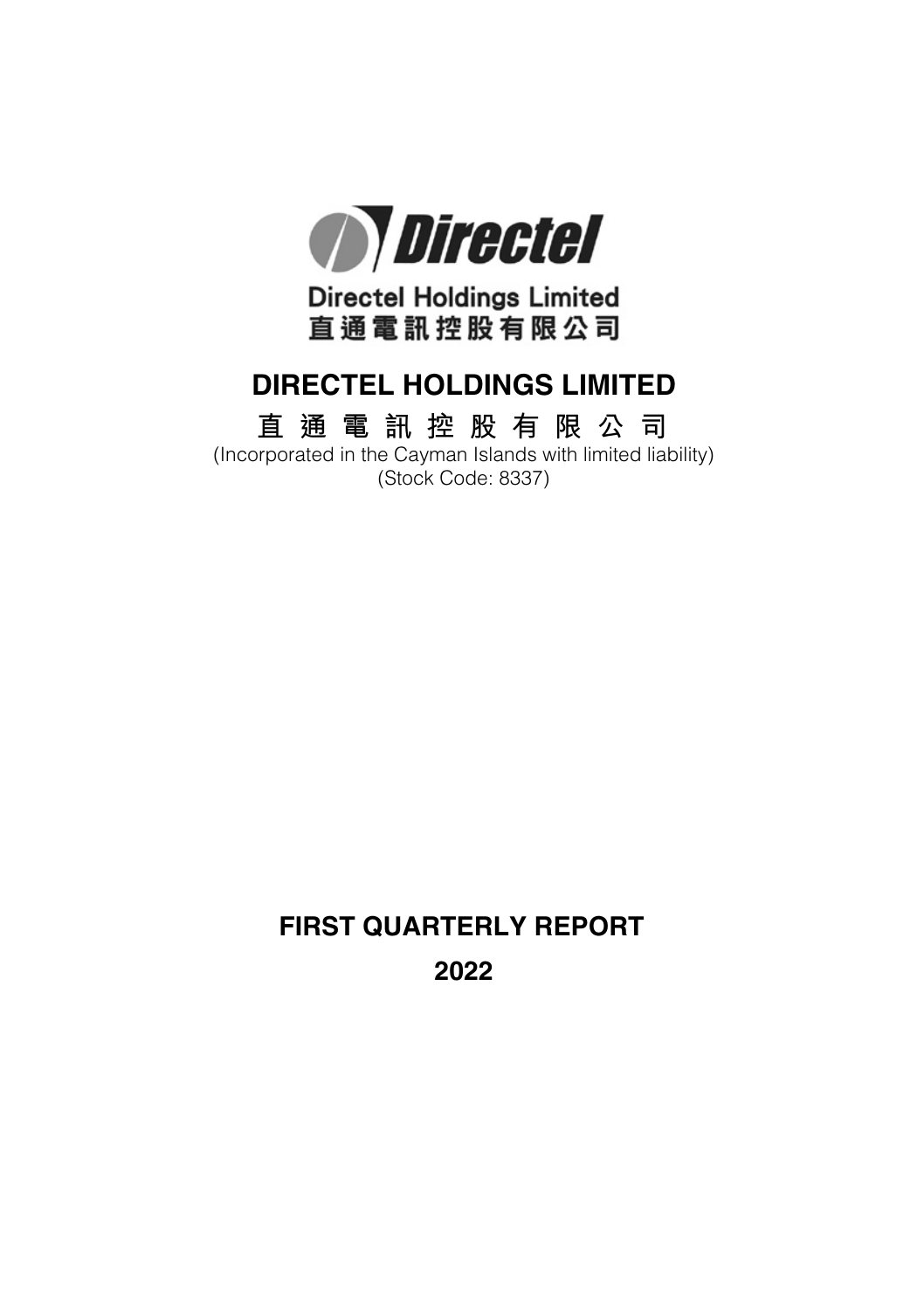# **CHARACTERISTICS OF GEM OF THE STOCK EXCHANGE OF HONG KONG LIMITED (THE "STOCK EXCHANGE")**

**GEM has been positioned as a market designed to accommodate small and mid-sized companies to which a higher investment risk may be attached than other companies listed on the Stock Exchange. Prospective investors should be aware of the potential risks of investing in such companies and should make the decision to invest only after due and careful consideration.**

**Given that the companies listed on GEM are generally small and midsized companies, there is a risk that securities traded on GEM may be more susceptible to high market volatility than securities traded on the Main Board and no assurance is given that there will be a liquid market in the securities traded on GEM.**

Hong Kong Exchanges and Clearing Limited and the Stock Exchange take no responsibility for the contents of this report, make no representation as to its accuracy or completeness and expressly disclaim any liability whatsoever for any loss howsoever arising from or in reliance upon the whole or any part of the contents of this report.

This report, for which the directors (the "Director(s)") of Directel Holdings Limited (the "Company") collectively and individually accept full responsibility, includes particulars given in compliance with the Rules Governing the Listing of Securities on GEM of the Stock Exchange (the "GEM Listing Rules") for the purpose of giving information with regard to the Company. The Directors, having made all reasonable enquiries, confirm that, to the best of their knowledge and belief: (1) the information contained in this report is accurate and complete in all material respects and not misleading or deceptive; and (2) there are no other matters the omission of which would make any statement herein or this report misleading.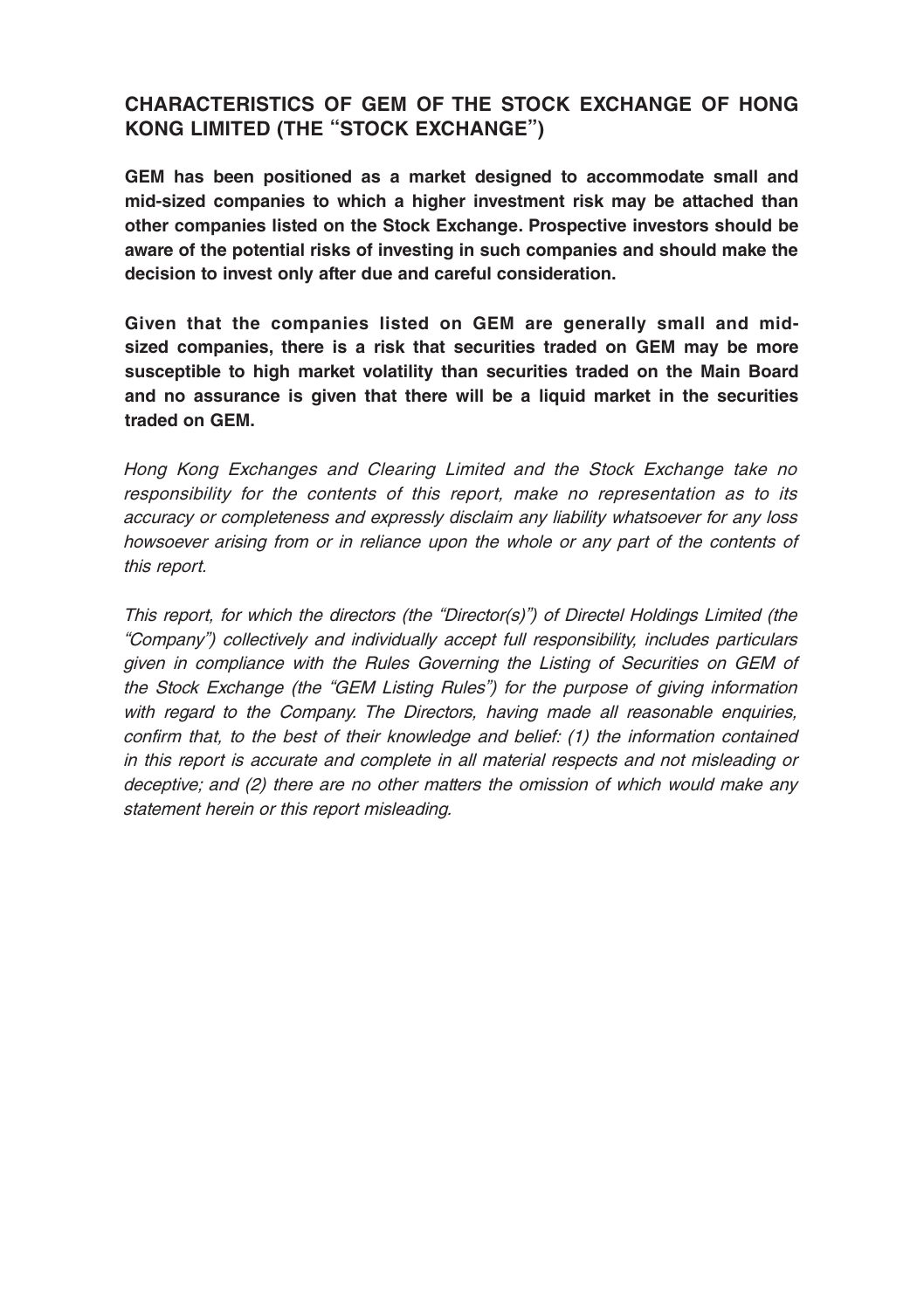# **HIGHLIGHTS**

- Revenue for the three months ended 31 March 2022 was approximately HK\$36,356,000, representing a decrease of approximately 0.4% as compared with the corresponding period in 2021.
- Loss attributable to shareholders of the Company for the three months ended 31 March 2022 was approximately HK\$4,668,000, representing an increase of approximately 26.4% as compared with the corresponding period in 2021.
- The Board does not recommend the payment of any dividend for the three months ended 31 March 2022.

# **UNAUDITED FIRST QUARTERLY RESULTS FOR THE THREE MONTHS ENDED 31 MARCH 2022**

The board of Directors (the "Board") of the Company hereby announces the unaudited consolidated results of the Company and its subsidiaries (together referred to as the "Group") for the three months ended 31 March 2022 together with the unaudited comparative figures for the corresponding period in 2021 as follows: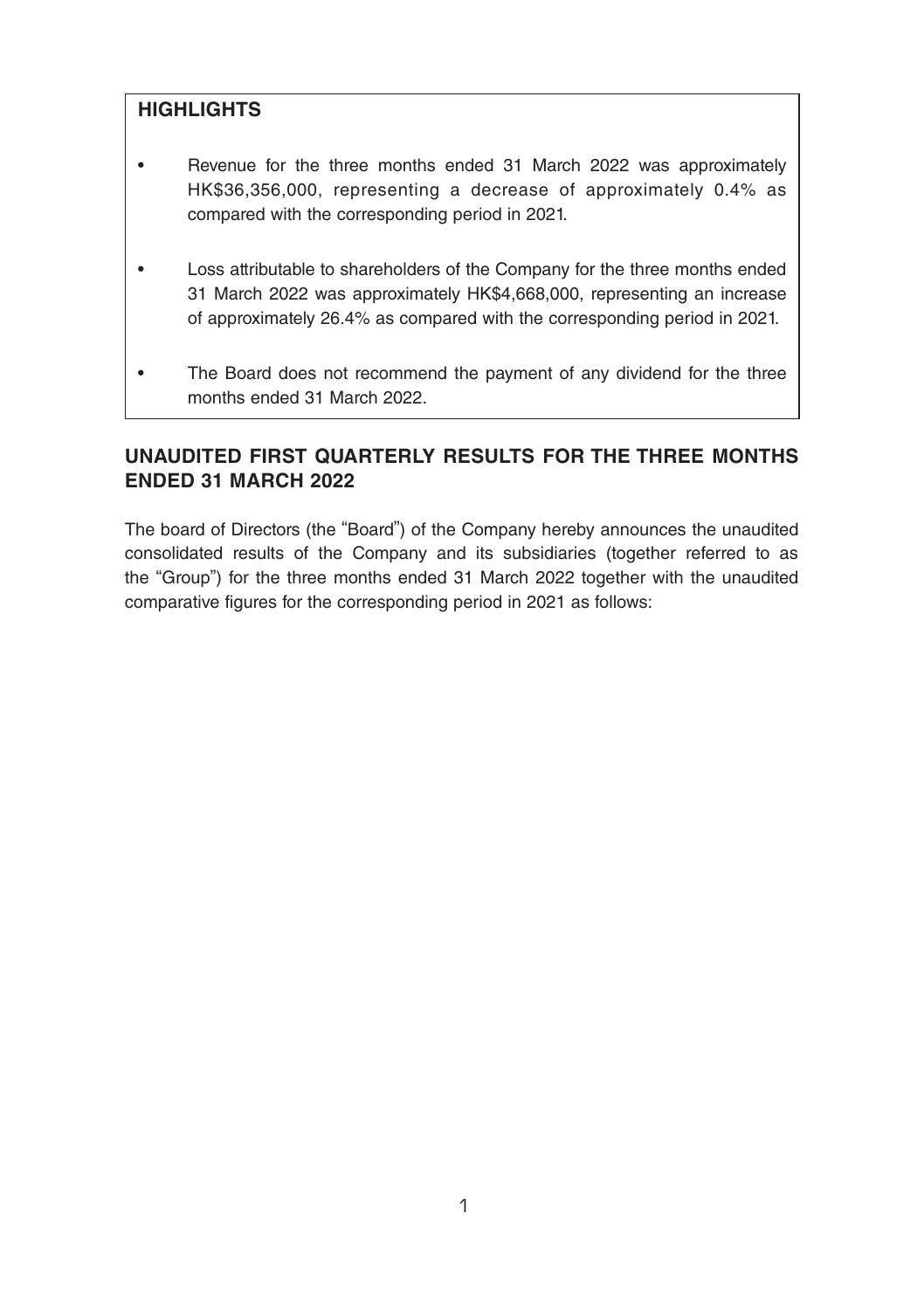# **CONDENSED CONSOLIDATED STATEMENT OF PROFIT OR LOSS AND OTHER COMPREHENSIVE INCOME**

|                                             |                          | For the three months<br>ended 31 March |                 |  |
|---------------------------------------------|--------------------------|----------------------------------------|-----------------|--|
|                                             |                          | 2022                                   | 2021            |  |
|                                             |                          | <b>HKS'000</b>                         | <b>HK\$'000</b> |  |
|                                             | <b>Note</b>              | (Unaudited)                            | (Unaudited)     |  |
| <b>Revenue</b>                              | $\overline{\mathcal{L}}$ | 36,356                                 | 36,498          |  |
| Cost of sales                               |                          | (35,904)                               | (35, 928)       |  |
| <b>Gross profit</b>                         |                          | 452                                    | 570             |  |
| Other income                                | 5(a)                     | 11                                     | 10              |  |
| Other net income/(loss)                     | 5(b)                     | 48                                     | (162)           |  |
| Administrative and other operating expenses |                          | (5,227)                                | (4, 155)        |  |
| Loss from operations                        |                          | (4,716)                                | (3,737)         |  |
| Finance cost                                | 6(a)                     | (16)                                   | (18)            |  |
| Loss before taxation                        | 6                        | (4,732)                                | (3,755)         |  |
| Income tax credit                           | $\overline{7}$           | 63                                     | 63              |  |
| Loss for the period                         |                          | (4,669)                                | (3,692)         |  |
| Loss attributable to:                       |                          |                                        |                 |  |
| Equity shareholders of the Company          |                          | (4,668)                                | (3,692)         |  |
| Non-controlling interests                   |                          | (1)                                    |                 |  |
|                                             |                          | (4,669)                                | (3,692)         |  |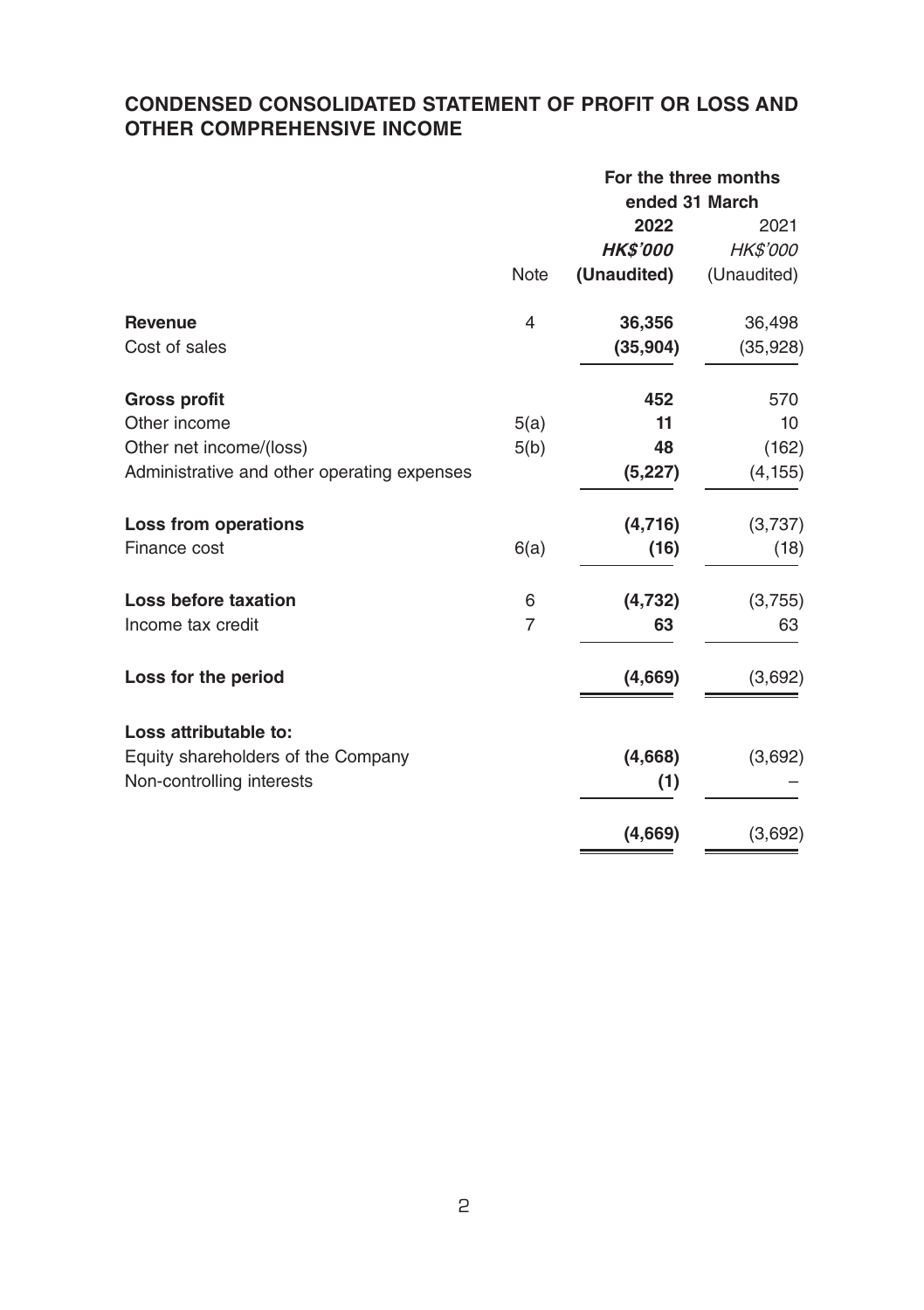|                                             |             | For the three months |             |  |
|---------------------------------------------|-------------|----------------------|-------------|--|
|                                             |             | ended 31 March       |             |  |
|                                             |             | 2022                 | 2021        |  |
|                                             |             | <b>HK\$'000</b>      | HK\$'000    |  |
|                                             | <b>Note</b> | (Unaudited)          | (Unaudited) |  |
| Loss per share                              | 9           |                      |             |  |
| - Basic and diluted (HK cents)              |             | (2.52)               | (2.00)      |  |
| Loss for the period                         |             | (4,669)              | (3,692)     |  |
| Other comprehensive income                  |             |                      |             |  |
| for the period, net of income tax:          |             |                      |             |  |
| Item that will not be reclassified          |             |                      |             |  |
| subsequently to profit or loss:             |             |                      |             |  |
| Equity securities at fair value through     |             |                      |             |  |
| other comprehensive income - net            |             |                      |             |  |
| movement in the fair value reserve          |             |                      |             |  |
| (non-recycling)                             |             | (185)                | 200         |  |
| Item that may be reclassified subsequently  |             |                      |             |  |
| to profit or loss:                          |             |                      |             |  |
| Exchange differences on translation of      |             |                      |             |  |
| financial statements of                     |             |                      |             |  |
| subsidiaries outside Hong Kong              |             | 163                  | (74)        |  |
| Total comprehensive income for the period   |             | (4,691)              | (3,566)     |  |
|                                             |             |                      |             |  |
| Total comprehensive income attributable to: |             |                      |             |  |
| Equity shareholders of the Company          |             | (4,690)              | (3,566)     |  |
| Non-controlling interests                   |             | (1)                  |             |  |
|                                             |             | (4,691)              | (3,566)     |  |
|                                             |             |                      |             |  |

There is no tax effect relating to the above components of other comprehensive income.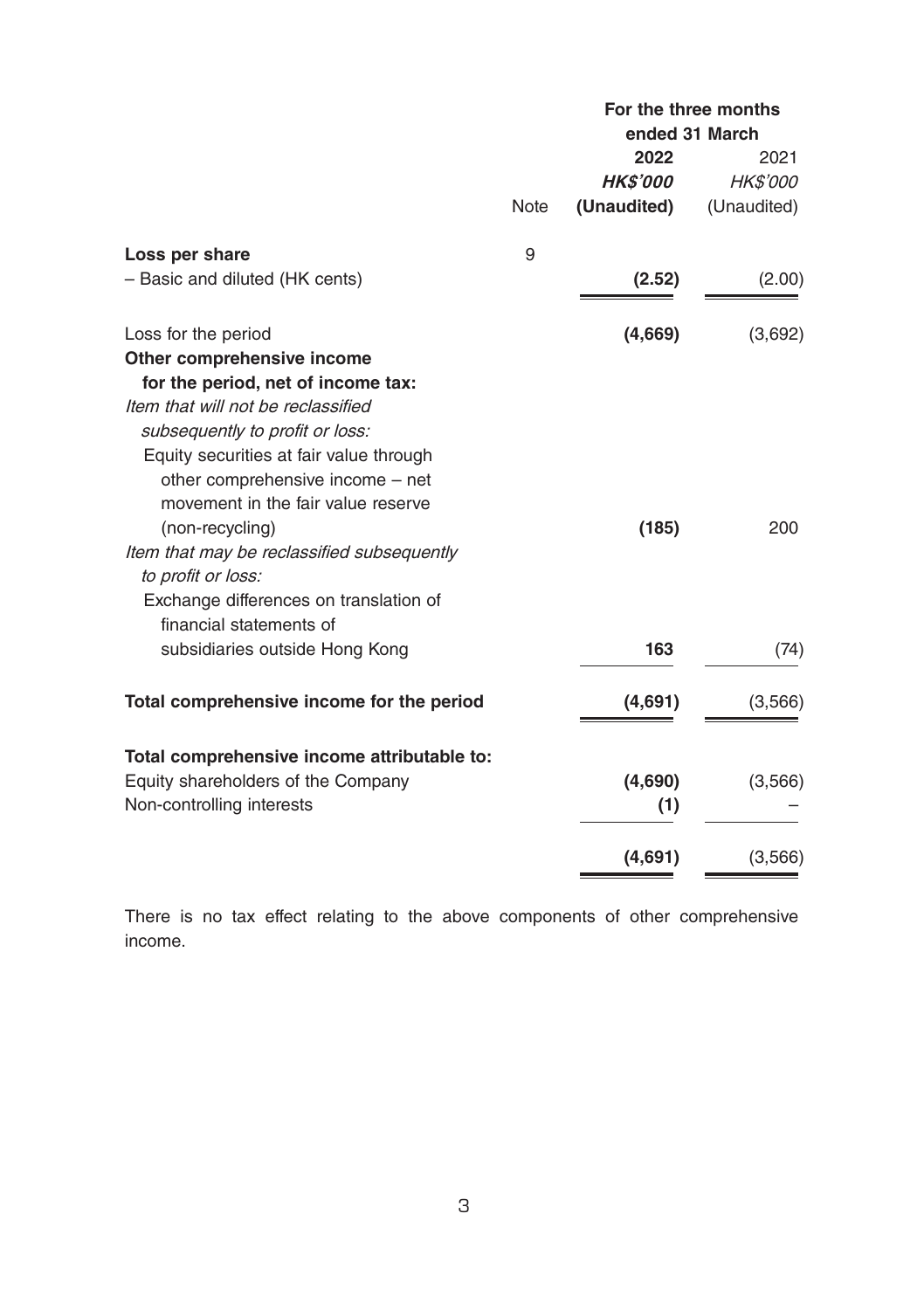# **NOTES TO THE UNAUDITED CONSOLIDATED QUARTERLY FINANCIAL REPORT**

### **1. BACKGROUND OF THE COMPANY**

Directel Holdings Limited (the "Company") was incorporated in the Cayman Islands on 28 July 2009 as an exempted company with limited liability under the Companies Law of the Cayman Islands. Its principal place of business in Hong Kong is at Office Nos. 1, 2, 14 and 15, 37th Floor, Hong Kong Plaza, No. 188 Connaught Road West, Hong Kong and its registered office is at Windward 3, Regatta Office Park, PO Box 1350, Grand Cayman KY1-1108, Cayman Islands.

The Company and its subsidiaries are principally engaged in the provision of telecommunications services and distribution business.

### **2. BASIS OF PREPARATION**

The quarterly financial report has been prepared in compliance with the applicable disclosure provisions of Chapter 18 of the Rules Governing the Listing of Securities on GEM of the Stock Exchange and in accordance with substantially the same accounting policies adopted in the Group's audited financial statements set out in the annual report for the year ended 31 December 2021, except for the accounting policy changes that are expected to be reflected in the 2022 annual financial statements. Details of these changes in accounting policies are set out in Note 3.

The quarterly financial report contains condensed consolidated first quarterly statement of profit or loss and other comprehensive income and selected explanatory notes. The notes include an explanation of events and transactions that are significant to an understanding of the financial performance of the Group since the 2021 annual financial statements. The consolidated quarterly financial report and notes thereon do not include all of the information required for a full set of financial statements prepared in accordance with International Financial Reporting Standards ("IFRSs").

The quarterly financial report for the three months ended 31 March 2022 is unaudited, but has been reviewed by the Company's audit committee.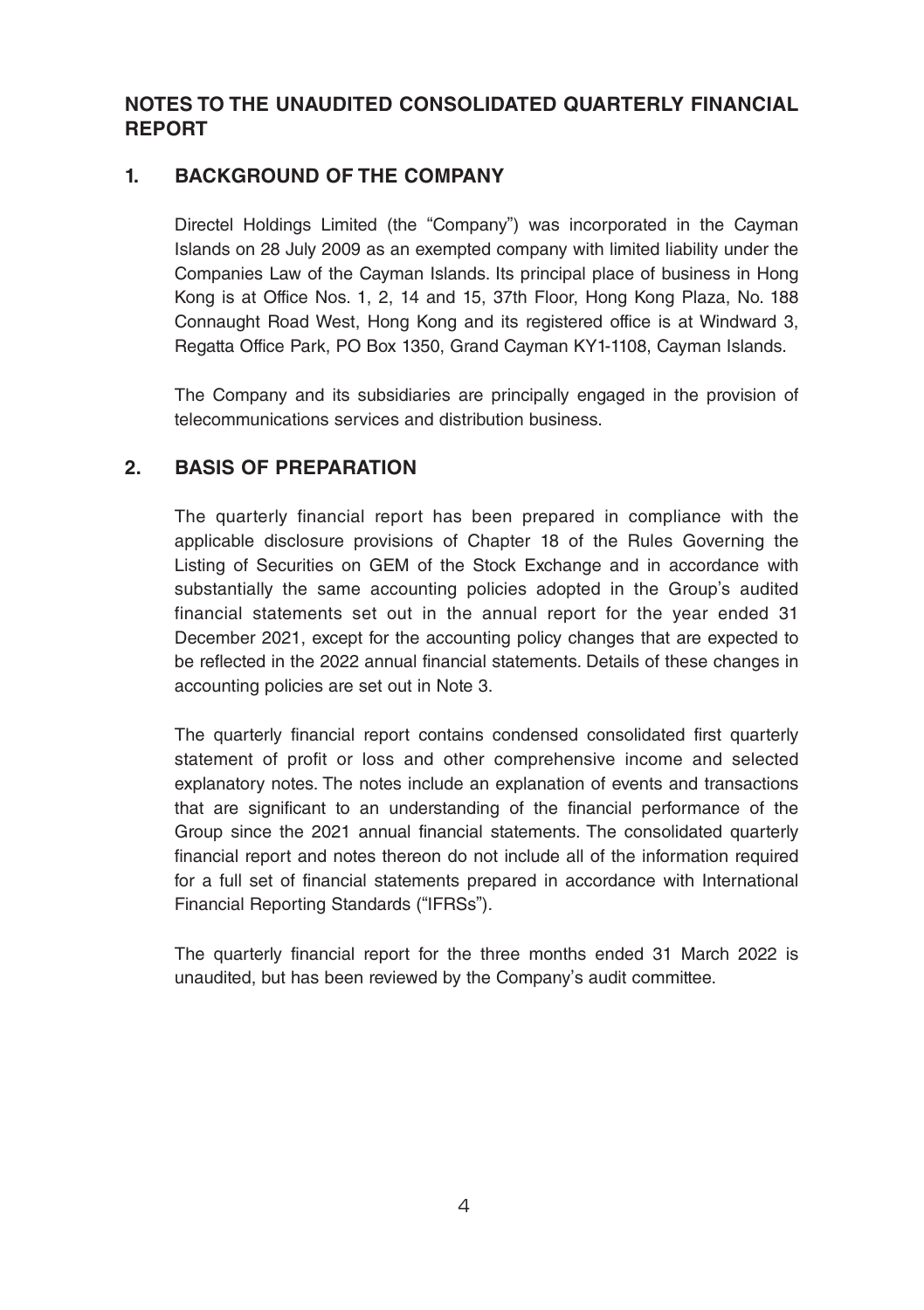# **3. CHANGES IN ACCOUNTING POLICIES**

The International Accounting Standards Board has issued a number of amendments to IFRS that are first effective for the current accounting period of the Group and the Company. There have been no significant changes to the accounting policies adopted in the Group's financial statements as a result of these developments.

The Group has not adopted any new standard or interpretation that is not yet effective for the current accounting period.

### **4. REVENUE**

The principal activities of the Group are the telecommunications services and distribution business. Disaggregation of revenue from contracts with customers by products or service lines is as follows:

|                             | For the three months |                 |  |
|-----------------------------|----------------------|-----------------|--|
|                             | ended 31 March       |                 |  |
|                             | 2022<br>2021         |                 |  |
|                             | <b>HK\$'000</b>      | <b>HK\$'000</b> |  |
|                             | (Unaudited)          | (Unaudited)     |  |
| Telecommunications services | 487                  | 3,976           |  |
| Distribution business       | 35,869               | 32,522          |  |
|                             | 36,356               | 36,498          |  |

### **5. OTHER INCOME AND OTHER NET INCOME/(LOSS)**

|                                              | For the three months<br>ended 31 March |                 |  |
|----------------------------------------------|----------------------------------------|-----------------|--|
|                                              | 2022                                   | 2021            |  |
|                                              | <i><b>HK\$'000</b></i>                 | <b>HK\$'000</b> |  |
|                                              | (Unaudited)                            | (Unaudited)     |  |
| Other income<br>(a)                          |                                        |                 |  |
| Interest income on financial assets measured |                                        |                 |  |
| at amortised cost                            | 5                                      | 9               |  |
| Sundry income                                | 6                                      | 1               |  |
|                                              |                                        |                 |  |
|                                              | 11                                     | 10              |  |
|                                              |                                        |                 |  |
| (b) Other net income/(loss)                  |                                        |                 |  |
| Net foreign exchange gain/(loss)             | 48                                     | (162)           |  |
|                                              |                                        |                 |  |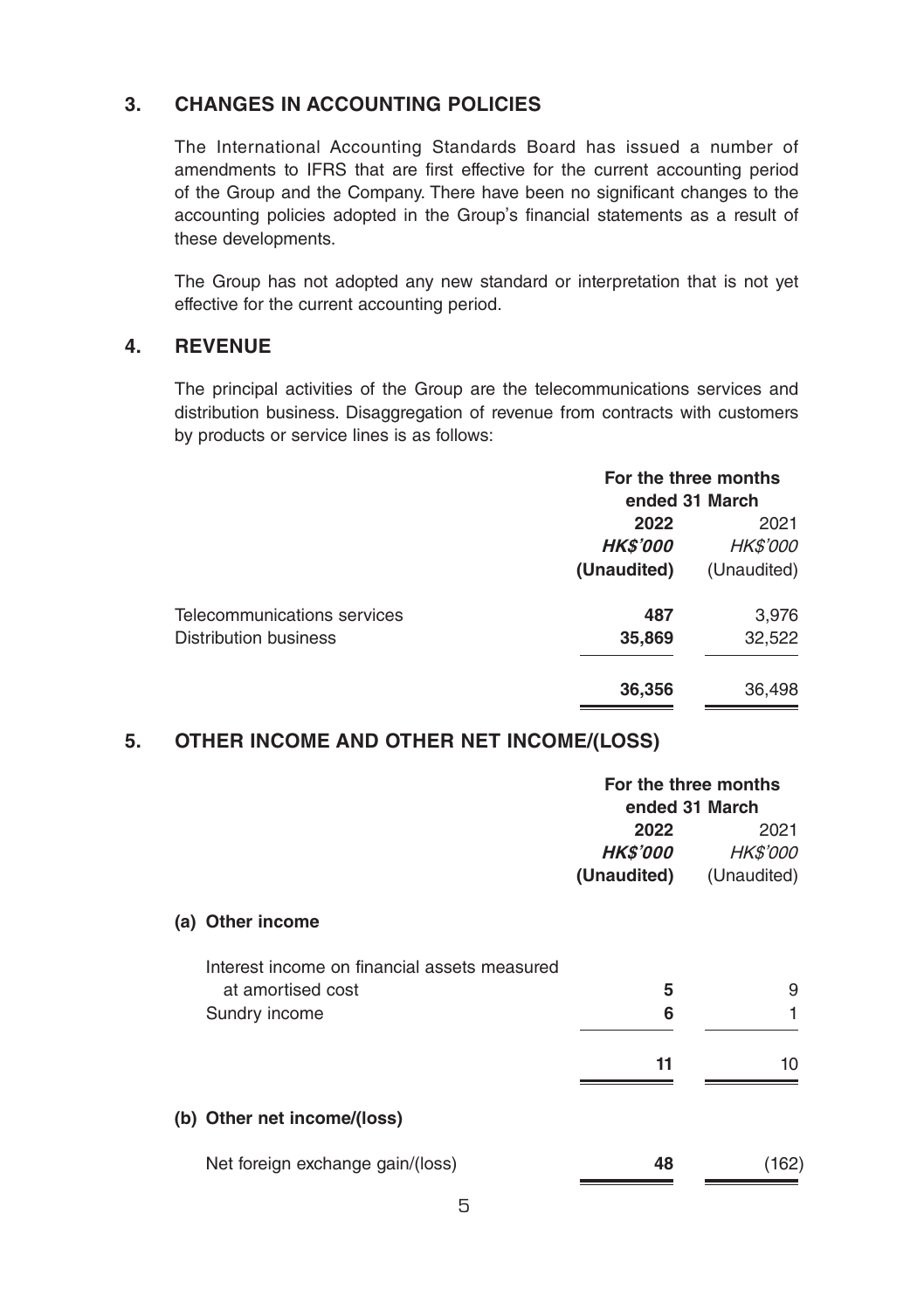# **6. LOSS BEFORE TAXATION**

Loss before taxation is arrived at after charging:

|                                             | For the three months   |                         |  |
|---------------------------------------------|------------------------|-------------------------|--|
|                                             | ended 31 March         |                         |  |
|                                             | 2022<br><b>HKS'000</b> | 2021<br><b>HK\$'000</b> |  |
|                                             | (Unaudited)            | (Unaudited)             |  |
|                                             |                        |                         |  |
| (a) Finance cost                            |                        |                         |  |
| Interest on lease liabilities               | 16                     | 18                      |  |
| (b) Staff costs                             |                        |                         |  |
| Salaries, wages and other benefits          | 1,139                  | 1,212                   |  |
| Contributions to retirement benefit schemes | 39                     | 42                      |  |
|                                             |                        |                         |  |
|                                             | 1,178                  | 1,254                   |  |
| (c) Other items                             |                        |                         |  |
| Depreciation                                |                        |                         |  |
| - owned property, plant and equipment       | 389                    | 391                     |  |
| - right-of-use assets                       | 150                    | 213                     |  |
| Impairment losses on trade receivables      | 1,502                  |                         |  |
| Auditors' remuneration<br>- audit services  | 274                    | 271                     |  |
| Cost of inventories                         | 35,335                 | 31,809                  |  |
| Licence charges                             | 285                    | 308                     |  |
| Repair and maintenance                      | 264                    | 264                     |  |
| Data processing and billing management fee  | 150                    | 150                     |  |

# **7. INCOME TAX CREDIT IN THE CONDENSED CONSOLIDATED STATEMENT OF PROFIT OR LOSS AND OTHER COMPREHENSIVE INCOME**

|              | For the three months<br>ended 31 March |                                        |  |
|--------------|----------------------------------------|----------------------------------------|--|
|              | 2022<br><b>HK\$'000</b><br>(Unaudited) | 2021<br><b>HK\$'000</b><br>(Unaudited) |  |
| Deferred tax | 63                                     | 63                                     |  |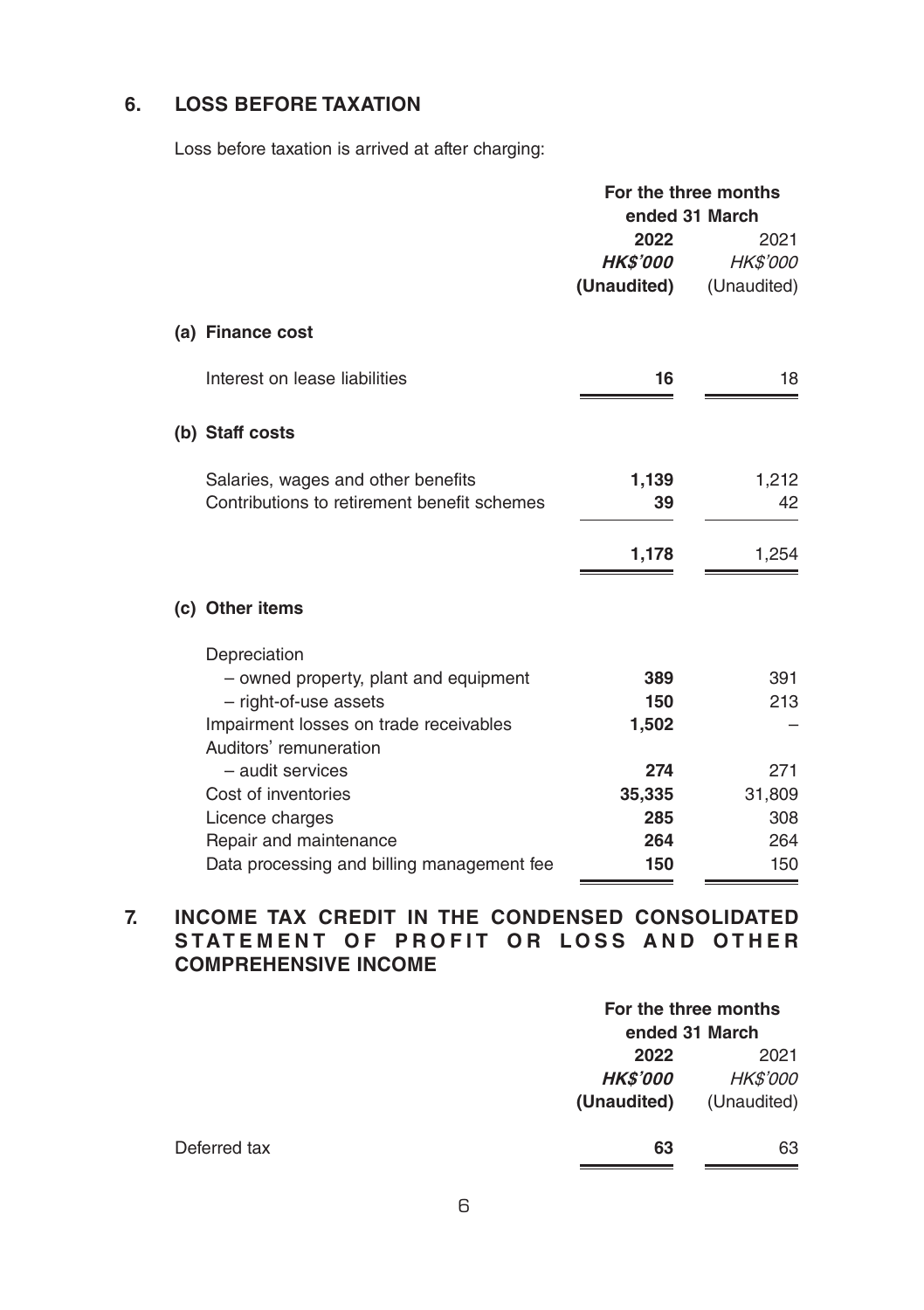### **(i) Hong Kong Profits Tax**

The Company's Hong Kong subsidiaries are subject to Hong Kong Profits Tax. In addition, whilst the Company and Elitel Limited, a direct whollyowned subsidiary of the Company, are incorporated in the Cayman Islands, they are considered as having a presence in Hong Kong for tax purpose since they are primarily managed and controlled in Hong Kong. Accordingly, they are subject to tax on an entity basis on income arising in or derived from Hong Kong. The provision for Hong Kong Profits Tax for the three months ended 31 March 2022 is calculated at the rate of 16.5% (2021: 16.5%) of the estimated assessable profits for the period. No provision for Hong Kong Profits Tax has been made for the three months ended 31 March 2022 (2021: Nil) as the Group's operations in Hong Kong either had no assessable profits or had tax losses brought forward to offset estimated assessable profits for the period.

### **(ii) Tax outside Hong Kong**

Taxation for subsidiaries outside Hong Kong is charged at the appropriate current rates of taxation ruling in the relevant countries.

### **8. DIVIDENDS**

The Board does not recommend the payment of any dividend for the three months ended 31 March 2022 (three months ended 31 March 2021: Nil).

### **9. LOSS PER SHARE**

The calculation of the basic and diluted loss per share attributable to the ordinary equity shareholders of the Company is based on the following data:

|                                                                                                | For the three months<br>ended 31 March |                 |
|------------------------------------------------------------------------------------------------|----------------------------------------|-----------------|
|                                                                                                | 2022<br>2021                           |                 |
|                                                                                                | <b>HK\$'000</b>                        | <b>HK\$'000</b> |
|                                                                                                | (Unaudited)                            | (Unaudited)     |
| Loss for the period attributable to the ordinary<br>equity shareholders of the Company for the |                                        |                 |
| purpose of basic and diluted loss per share                                                    | (4,668)                                | (3,692)         |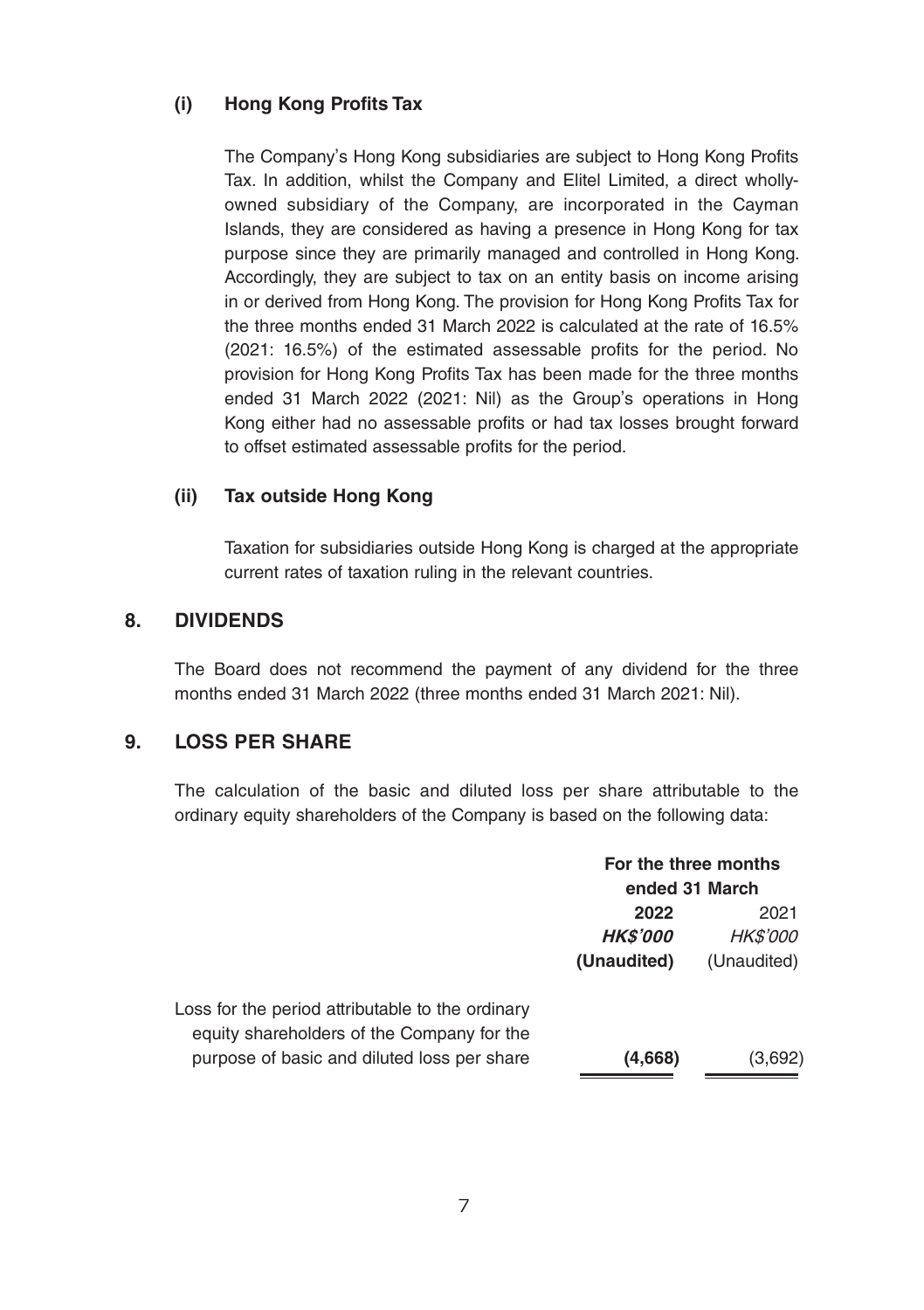#### **Weighted average number of ordinary shares (Basic and diluted)**

|                                            | For the three months |             |  |
|--------------------------------------------|----------------------|-------------|--|
|                                            | ended 31 March       |             |  |
|                                            | 2022                 | 2021        |  |
|                                            | <b>Number of</b>     | Number of   |  |
|                                            | shares               | Shares      |  |
| Issued ordinary shares at 1 January and    |                      |             |  |
| 31 March                                   | 184,875,000          | 184,875,000 |  |
| Weighted average number of ordinary shares |                      |             |  |
| at 31 March                                | 184,875,000          | 184,875,000 |  |

The calculation of the basic and diluted loss per share was based on the loss for the period attributable to the equity shareholders of the Company of approximately HK\$4,668,000 (2021: approximately HK\$3,692,000), and the weighted average number of 184,875,000 ordinary shares (2021: 184,875,000 ordinary shares) in issue during the period.

Diluted loss per share was the same as basic loss per share for the three months ended 31 March 2022 and 2021 as there were no dilutive potential ordinary shares during these periods.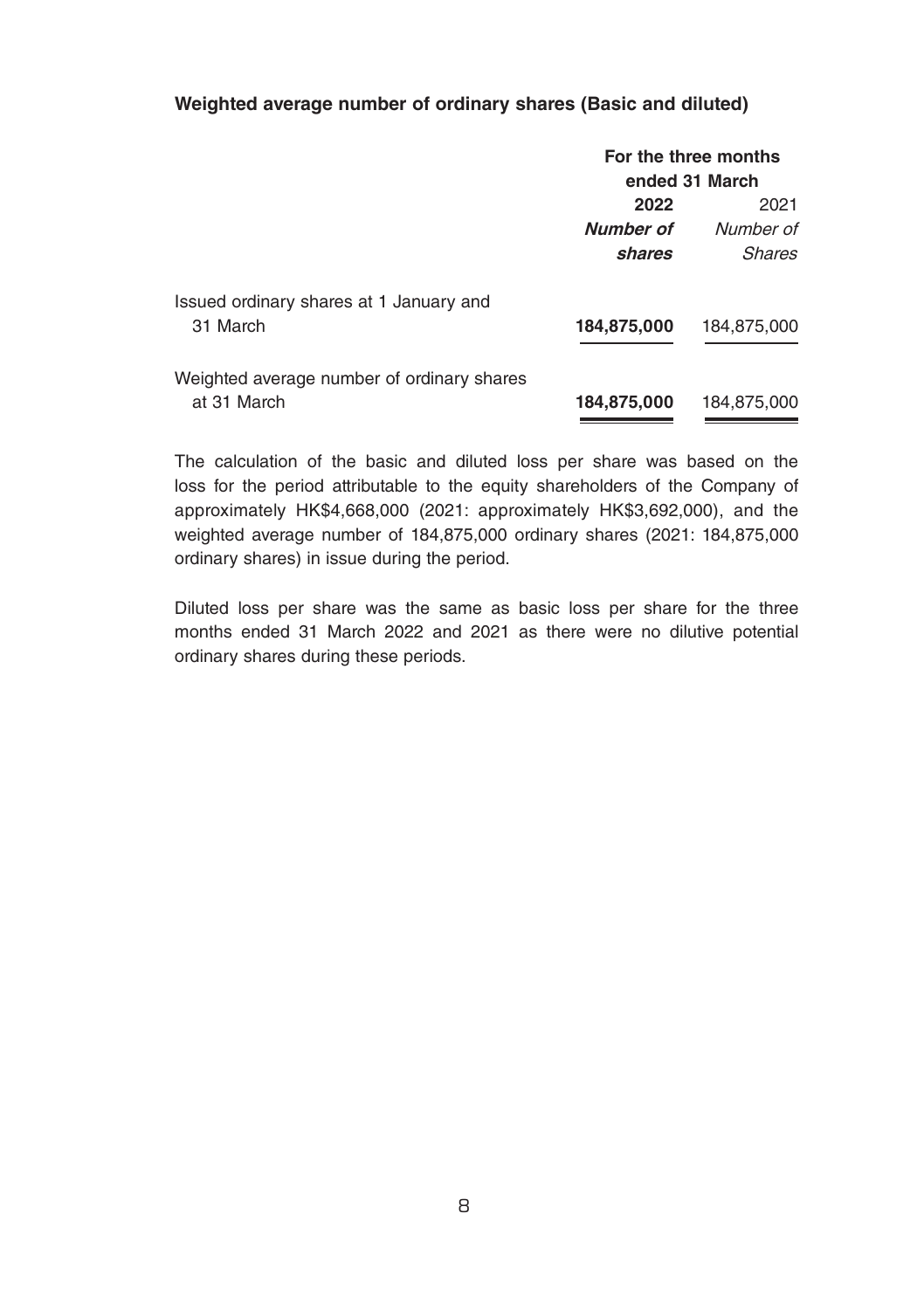# **10. CONDENSED CONSOLIDATED STATEMENT OF CHANGES IN EQUITY**

For the three months ended 31 March 2022

|                                                                  | Attributable to equity shareholders of the Company |                                                   |                                          |                                                                                     |                                                        |                                        |                                                                  |                                                      |
|------------------------------------------------------------------|----------------------------------------------------|---------------------------------------------------|------------------------------------------|-------------------------------------------------------------------------------------|--------------------------------------------------------|----------------------------------------|------------------------------------------------------------------|------------------------------------------------------|
|                                                                  | Share<br>capital<br><b>HKS'000</b><br>(Unaudited)  | Share<br>premium<br><b>HKS'000</b><br>(Unaudited) | reserve<br><b>HKS'000</b><br>(Unaudited) | Fair value<br>Exchange reserve (non-<br>recycling)<br><b>HKS'000</b><br>(Unaudited) | Accumulated<br>losses<br><b>HKS'000</b><br>(Unaudited) | Total<br><b>HKS'000</b><br>(Unaudited) | Non-<br>controlling<br>interest<br><b>HKS'000</b><br>(Unaudited) | <b>Total Equity</b><br><b>HKS'000</b><br>(Unaudited) |
| Balance at 1 January 2021                                        | 36,975                                             | 74,517                                            | (723)                                    | (298)                                                                               | (40, 611)                                              | 69,860                                 |                                                                  | 69,860                                               |
| Loss for the period<br>Other comprehensive income for the period |                                                    |                                                   | (74)                                     | 200                                                                                 | (3,692)                                                | (3,692)<br>126                         |                                                                  | (3,692)<br>126                                       |
| Total comprehensive income for the period                        |                                                    |                                                   | (74)                                     | 200                                                                                 | (3,692)                                                | (3,566)                                |                                                                  | (3,566)                                              |
| Balance at 31 March 2021                                         | 36,975                                             | 74,517                                            | (797)                                    | (98)                                                                                | (44, 303)                                              | 66,294                                 |                                                                  | 66,294                                               |
| Balance at 1 January 2022                                        | 36,975                                             | 74,517                                            | (238)                                    | (459)                                                                               | (54, 816)                                              | 55,979                                 | 45                                                               | 56,024                                               |
| Loss for the period<br>Other comprehensive income for the period |                                                    |                                                   | 163                                      | (185)                                                                               | (4,668)                                                | (4,668)<br>(22)                        | (1)                                                              | (4,669)<br>(22)                                      |
| Total comprehensive income for the period                        |                                                    |                                                   | 163                                      | (185)                                                                               | (4,668)                                                | (4,690)                                | (1)                                                              | (4,691)                                              |
| Balance at 31 March 2022                                         | 36,975                                             | 74,517                                            | (75)                                     | (644)                                                                               | (59, 484)                                              | 51,289                                 | 44                                                               | 51,333                                               |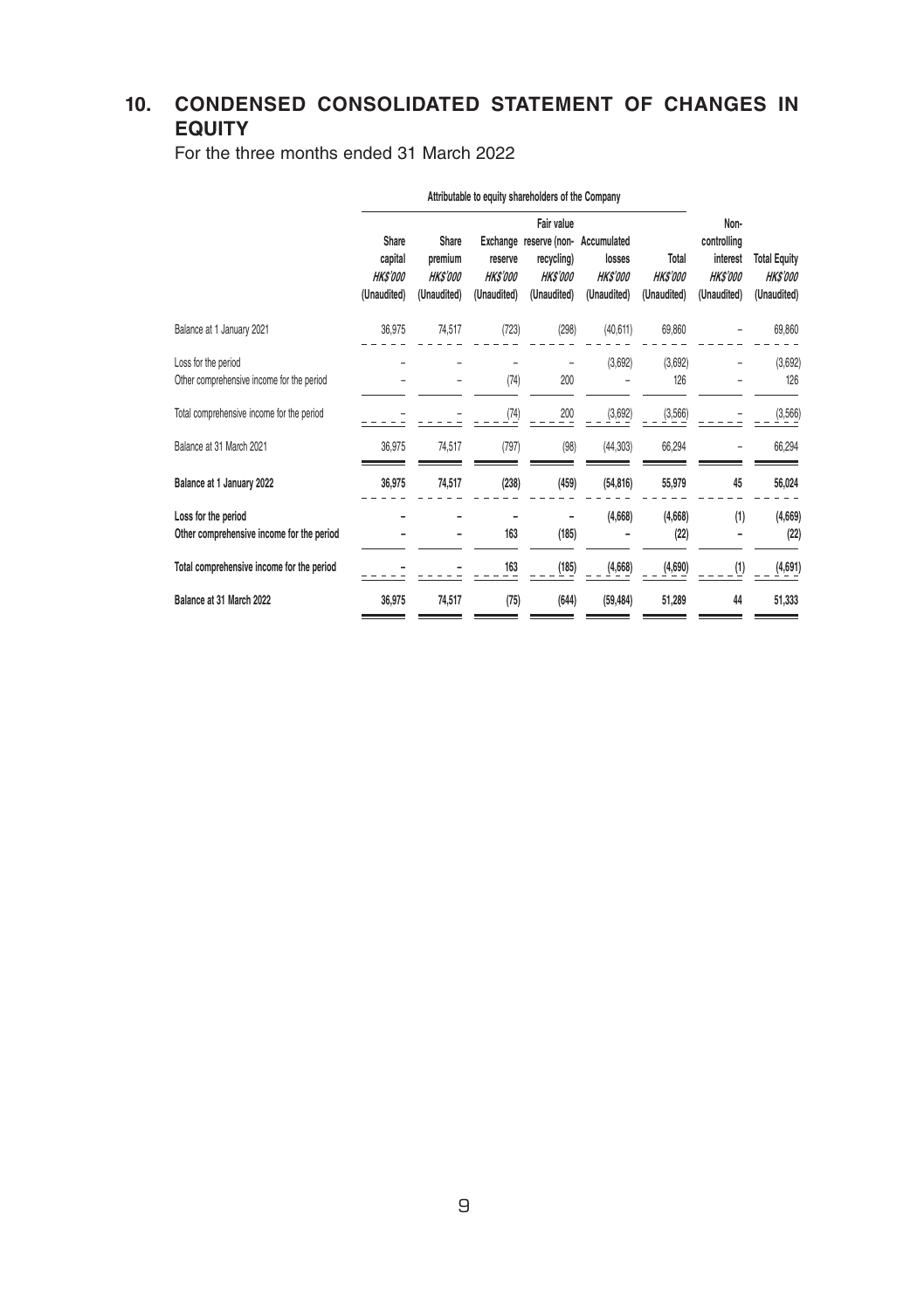### **MANAGEMENT DISCUSSION AND ANALYSIS**

### **BUSINESS REVIEW AND OUTLOOK**

#### **Business in Hong Kong**

The Group is a mobile virtual network operator ("MVNO") which is principally engaged in the provision of mobile telecommunications services and telecommunications value-added services. The Group does not have its own telecommunications network infrastructure and its business mainly involves the trading of the airtime and mobile data sourced from several mobile network operators ("MNOs") in and outside Hong Kong and subsequently sold the airtime and mobile data through different channels and in various forms to users and dealers. The Group also provides telesales dealership services and other services.

The Group continued its marketing efforts in promoting its telecommunications services and is actively contacting distributors for the distribution of various pre-paid products offered by the Group. However, the Group was unable to secure new contracts with committed subscription from distributors for the three months ended 31 March 2022 for the pre-paid products offered by the Group and similar pre-paid roaming products provided by other competitors can easily be found in the highly competitive mobile telecommunications industry. As the backdrop of increase in confirmed cases of novel coronavirus (the "COVID-19") pandemic globally since the beginning of 2020, countries around the world have adopted sweeping measures to stem the spread of the COVID-19 including but are not limited to full lockdowns, compulsory quarantine for persons travelling into their countries, as well as imposing travel restrictions on the entry of tourists. All these measures have led to decrease in overseas tourists or no access for them to travel to Hong Kong, particularly a significant decrease in tourists from the Mainland China, and heavily stricken the tourist industry and the retail industry, while some travel agencies are thereby exposed to financial difficulties or risk of bankruptcy. As a result of the plunge in the number of tourists from Mainland China and overseas, the sales of the Group's pre-paid roaming products have been therefore adversely affected.

The revenue derived from the provision of telecommunications services increased by approximately 21.3% to approximately HK\$472,000 for the three months ended 31 March 2022 compared to approximately HK\$389,000 for the last corresponding period.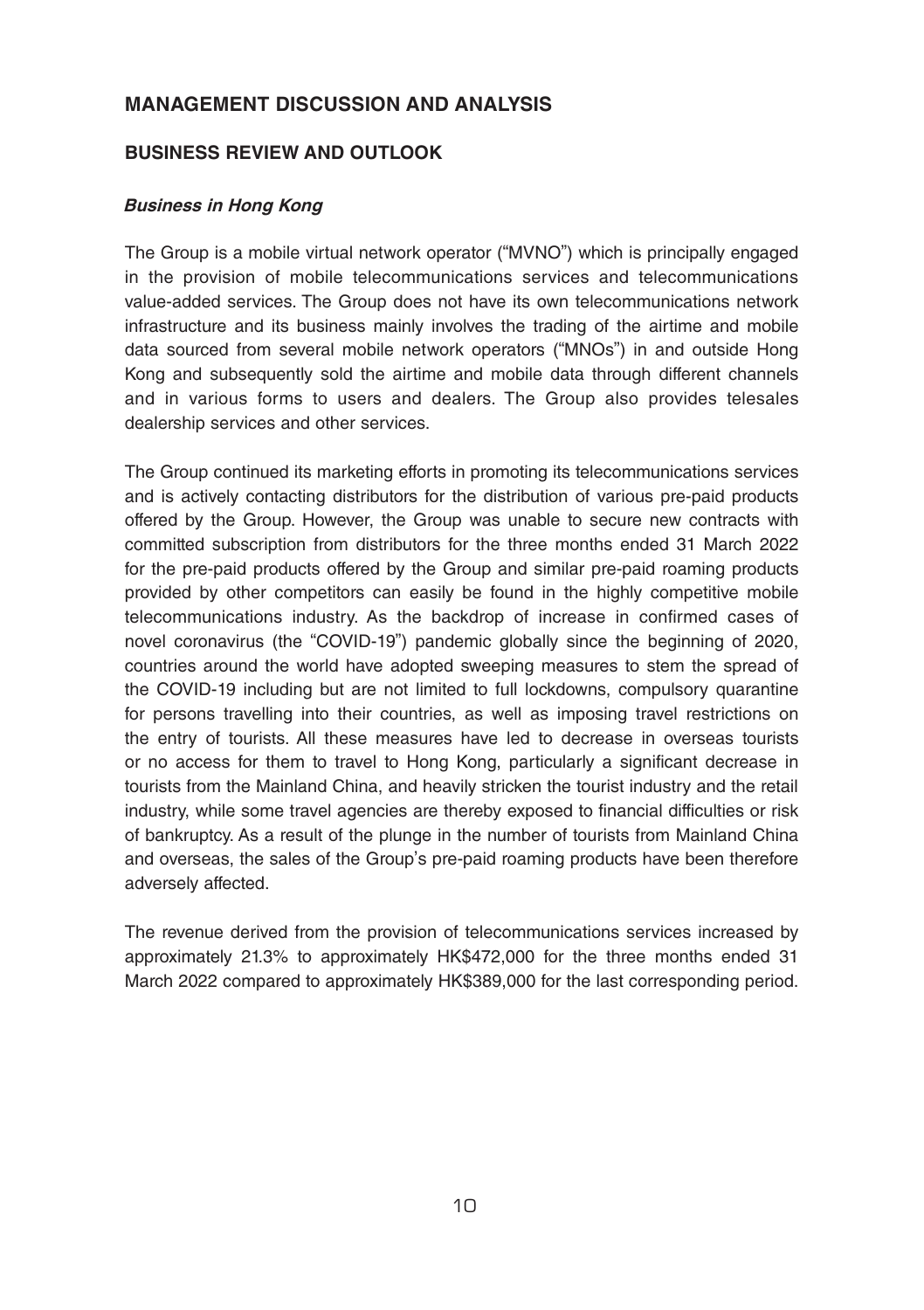The Group has reinforced its cost control and provide extended credit periods to its distributors while staying alert to and proactively respond to different special situations. The Group is negotiating with the service providers to further reduce the unit cost of airtime and mobile data and thus the Group would be able to reduce the selling price of the pre-paid products to enhance competitiveness. The Group is now actively looking for distributors to develop overseas markets to enable overseas users who would like to enjoy mobile data services during their overseas travels at lower charges. The Group believes that various pre-paid product offerings will help the Group to broaden its user base as well as the total usage of airtime and mobile data, which in turn will strengthen the market position of the Group and increase our revenue as well as the market share of the Group in the competitive mobile telecommunications industry.

The Group has diversified its business in Hong Kong to the distribution of mobile phones and electronic products which became one of the main revenue stream in Hong Kong. For the three months ended 31 March 2022, the revenue generated from such distribution business which represents the sales proceeds of mobile phones and electronic products, net of returns and discounts, decreased by approximately 6.3% to approximately HK\$18,131,000 when compared with approximately HK\$19,341,000 for the last corresponding period. The Group will continue to commit more resources and identify different suppliers to increase its offerings of mobile phones and electronic products, and to expand the source of revenue and enhance business performance.

#### **Business in the PRC**

The Group engaged in the provision of mobile and data top-up services, and mobile phones and electronic products distribution business in the PRC through its indirect wholly-owned subsidiary, Guangzhou Directel Telecommunications Limited\* 廣州直通 電訊有限公司 ("GZDT").

\* For identification only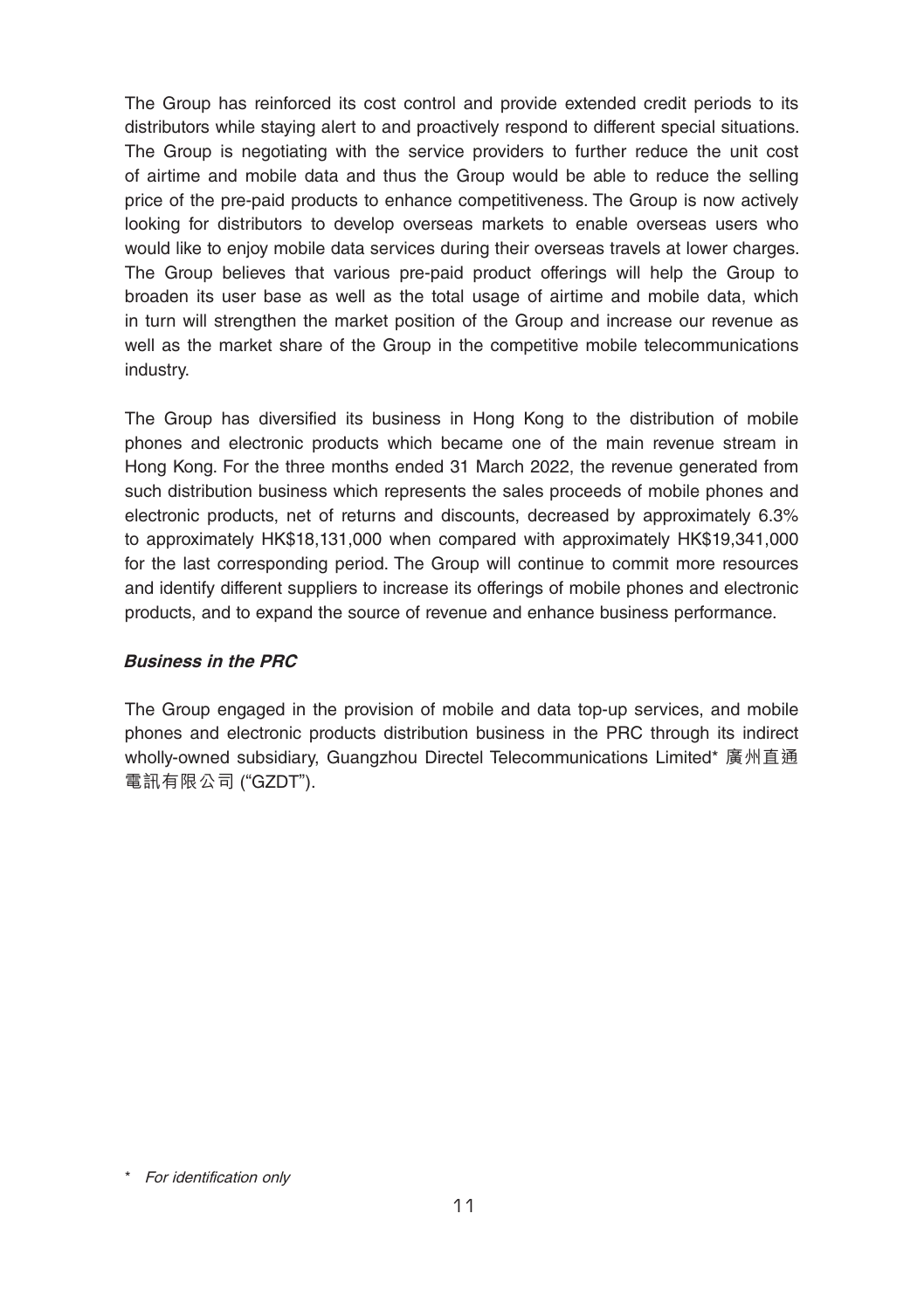GZDT has engaged in the provision of mobile and data top-up services sourced from the dealers of the 3 major mobile network operators in the PRC and resale to ultimate users through the e-commerce platform which is connected to various online payment platforms. Various functions of mobile phones such as online shopping, mobile navigation, video watching and online games playing etc. lead to an increasing demand for mobile data traffic and trouble faced by mobile users of insufficient data traffic. Through the mobile and data top-up services provided by GZDT, mobile users can enjoy a special discount rate on the mobile and data top-up which superimpose on their original mobile data packages and thus solve the particular needs of users such as roaming day plan and video watching plan. Rigid isolation and quarantine measures and travel restrictions have been implemented by the PRC to address the COVID-19 pandemic, and market participants of the mobile top-up industry are affected to a different extent, in particular, due to safety concerns on COVID-19, operation of physical stores are temporarily suspended, reducing the transaction volume of offline channels, and coupled with intense competition within the industry, mobile and data top-up services sector of the PRC has been facing persistent challenges. As a result of the intense competition within the industry and low profit margin, and coupled with an increase in data traffic included in a monthly fee package by mobile network operators in the PRC while the extra traffic fee beyond the package has been reduced, the amount of top-up by the mobile users in addition to the original monthly fee package through the top-up services provided by the Group has been decreased. The Group had therefore suspended the top-up services since the third quarter of 2021 and is seeking direct purchase of top-up services from mobile network operators instead of via intermediate distributors so as to increase discount rate, revenue and gross profit. No revenue has been generated from the provision of mobile and data top-up services for the three months ended 31 March 2022, when compared with approximately HK\$3,570,000 for the corresponding period last year.

GZDT also engaged in the distribution of mobile phones and electronic products. For the three months ended 31 March 2022, the revenue generated from the distribution business which represents the sales proceeds of the mobile phones and electronic products, net of returns and discounts, decreased by approximately 7.6% to approximately HK\$623,000 when compared with approximately HK\$674,000 for the corresponding period last year. The decrease was mainly attributable to the cancellation or reduction in purchase of the mobile and electronic products by our customers as a result of the outbreak of the COVID-19 since 2020. Besides, individual distributors defaulted repayments due to deteriorating operation environment, resulting in a necessary impairment losses on trade receivables in this respect by the Group in 2020. In order to reduce credit risks, the Group has adopted stricter standards on credit risks to examine and evaluate the capability of customers for satisfaction of debt.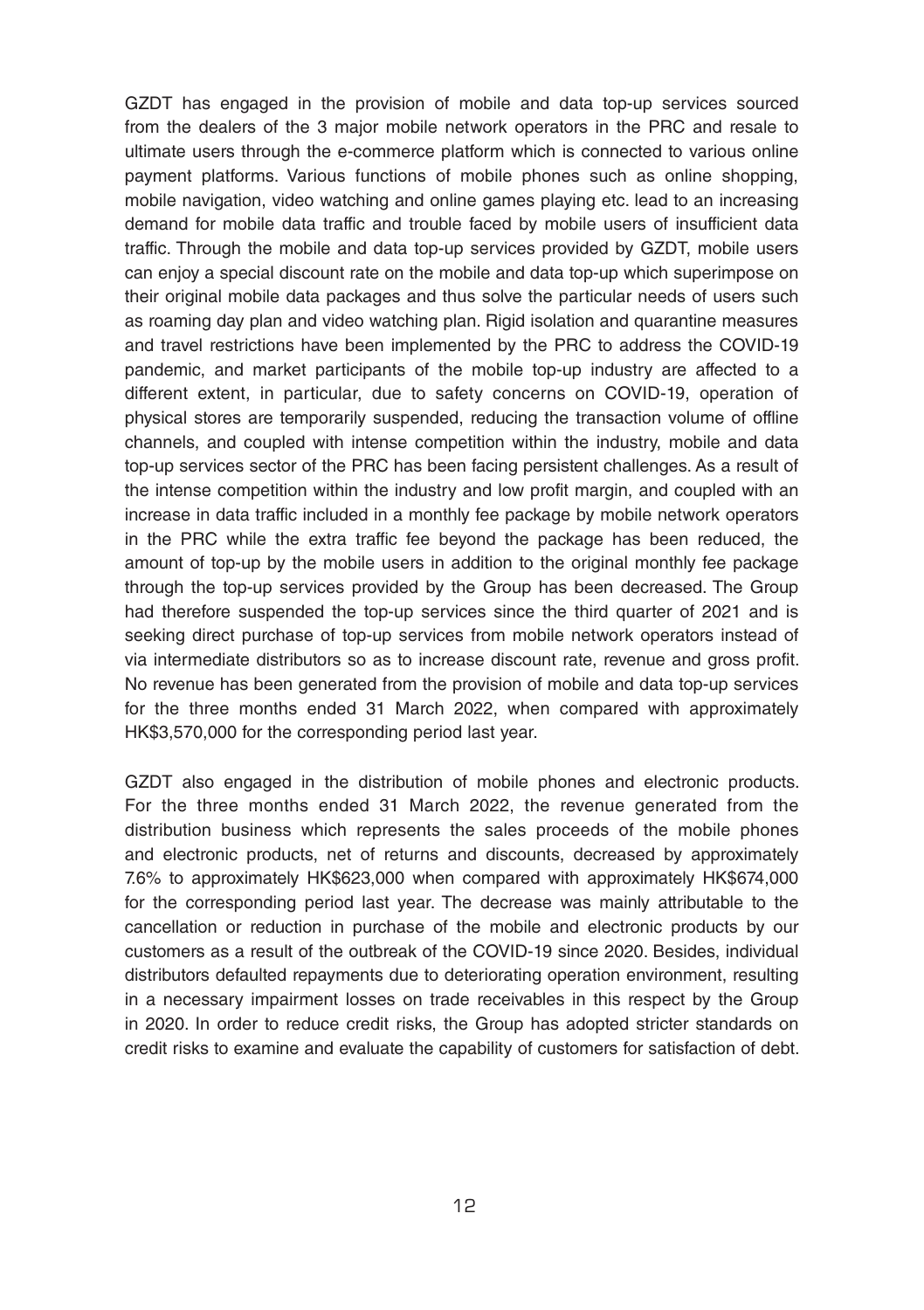GZDT will continue to leverage on its relationship established and connections with the telecommunications services/equipment agents/distributors to exploit the mobile phones and electronic products distribution business. In addition to identifying other competent suppliers in different provinces of the PRC to enter into mobile phones and electronic products supply contracts, GZDT can also sell the most popular mobile phones and electronic products with competitive prices to distributors. Meanwhile, GZDT is in active negotiation with other distributors in the PRC and overseas in respect of further potential business collaborations.

#### **Business in Singapore**

In September 2017, the Group completed an acquisition of South Data Communication Pte. Ltd. ("South Data") (the "Singapore Acquisition"), a company incorporated in Singapore, which is principally engaged in the provision of telecommunications services and distribution business in Singapore. In respect of the distribution business, South Data has entered into a contract with one of the largest e-commerce platform operator in Singapore (the "E-commerce Platform Operator") as a sale channel in which it will purchase mobile and data top-up e-vouchers from South Data and then resell to ultimate mobile users. The E-commerce Platform Operator has a wide distribution channel of over 1,000 point of sales in Singapore and the ultimate users can easily top up their mobile phones through various popular payment methods such as credit cards and online payment. For the three months ended 31 March 2022, the revenue derived from the distribution of mobile and data top-up business increased by approximately 36.8% to approximately HK\$17,115,000 when compared with approximately HK\$12,507,000 for the corresponding period last year. The Directors are confident that the distribution of mobile and data top-up business would improve the Group's business performance and operation and act as a foothold in the expansion of telecommunications market to other Asia Pacific territories.

#### **Outlook**

Since the development of COVID-19 pandemic remains uncertain, including the areas adjacent to Hong Kong, it is still unable to exclude the possibility that the pandemic will cause further impact on the Group's operating results, and the business environment of the Group will continue to be full of challenges. The authorities have launched several policies that benefit the increase in consumption as well as consumers and manufacturers. In view of the above factors, the Group still remains a cautious positive attitude towards the medium to long-term business development.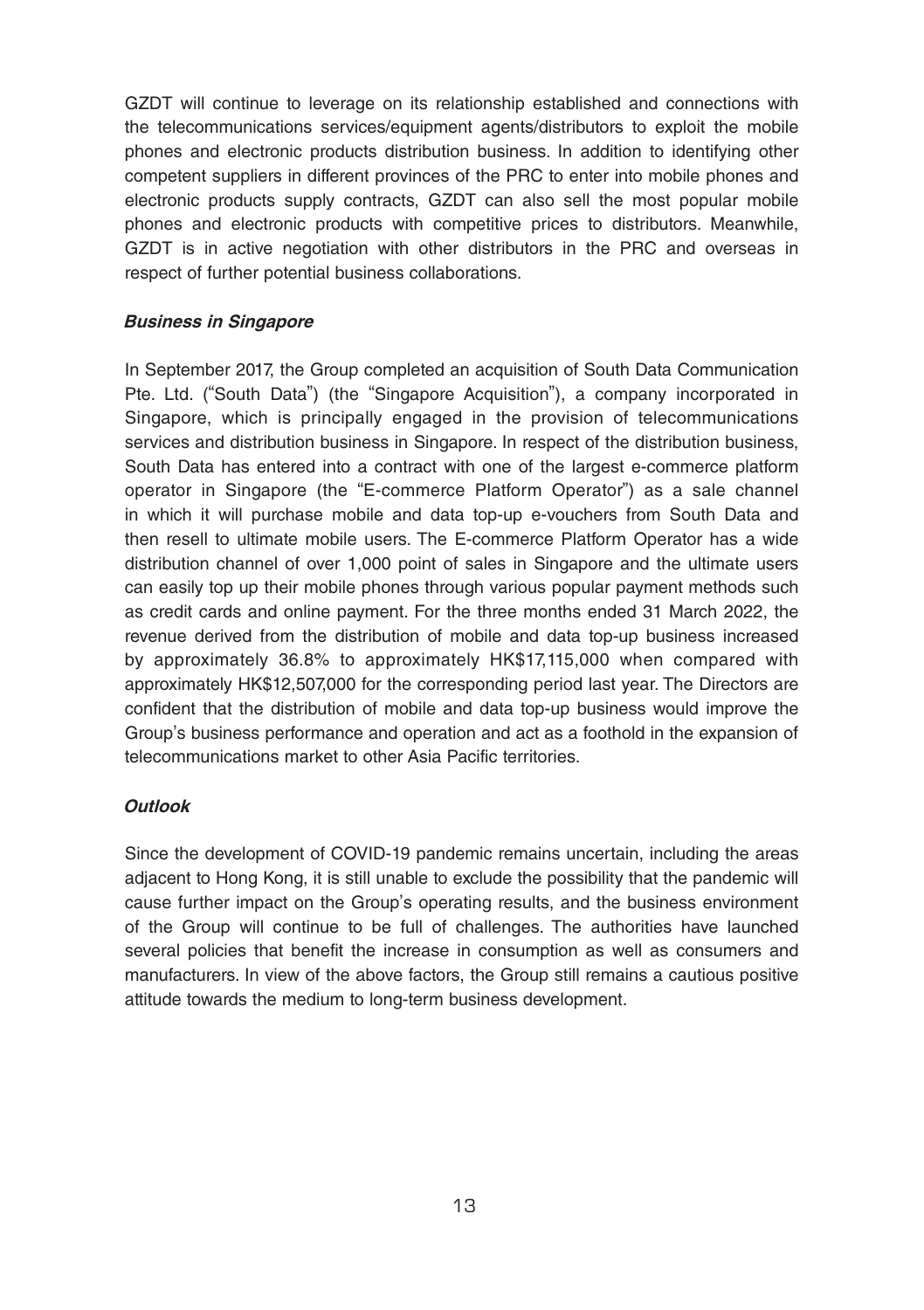Outbreak of the COVID-19 pandemic has affected the Group's negotiations for new projects and delayed the progress of the existing projects of the Group. The Group will stay alert to the development and status of the COVID-19 pandemic, continue to assess its impact on the financial condition and operating results of the Group and take necessary actions to maintain operations stability.

On 17 August 2021, the Company entered into a framework agreement (the "Framework Agreement") with 密卡思(深圳)電訊有限公司 (MICAS (Shenzhen) Telecommunication Co., Ltd) ("Micas"). According to the Framework Agreement, the Company and Micas (through its wholly-owned subsidiary in Hong Kong) intends to form a joint venture company in Hong Kong ("JV Company"), which will provide complete solutions for the digitization of industries, governments and other public institutions and communities around the world. On one hand, the JV Company will obtain IC and solutions of 5G small cell's radio units from Micas. On the other hand, the JV Company will explore other business opportunities in the global 5G infrastructure industry by relying on the Company's advantages in strong relationships with overseas and PRC domestic operators and professional management team in the telecommunications industry.

Micas is a limited liability company established in the PRC. Its principal business is the research and development of the core integrated chips of 5G small cell's radio units. As a member of the O-RAN Alliance (Open Radio Access Network Alliance), Micas provides turn-key solutions of 5G radio units which are O-RAN protocol aligned and are able to interface seamlessly with the upstream network products in Europe and the US. Micas also provides strong technical support to customers to form a stable 5G ecosystem with upstream and downstream of O-RAN members.

On 29 December 2021, the Company entered into a formal cooperation agreement (the "Cooperation Agreement") with MICAS (Hongkong) Corporation Limited(密卡 思(香港)有限公司)("Micas HK") and Smart Cloud Infinity Technology Co., Limited (智雲無界科技有限公司)("SCIT"). The Company believes that the entry into the Cooperation Agreement will be conducive to facilitate the Group to commence the business in the 5G infrastructure sector. The Company, Micas and the management team led by Mr. Zhang Rikun ("Mr. Zhang") will jointly boost the business development of the JV Company with their respective capital, platform, relationship and resources advantages. With forward-looking industry insight and deep 5G technology reserves, it is the strategic goal of the JV Company and the Group to become the leading solutions provider of the global 5G infrastructure sector. As such, the Board of Directors is of the view that the entry into of the Cooperation Agreement and the establishment of the JV Company will be in the interests of the Company and its shareholders as a whole.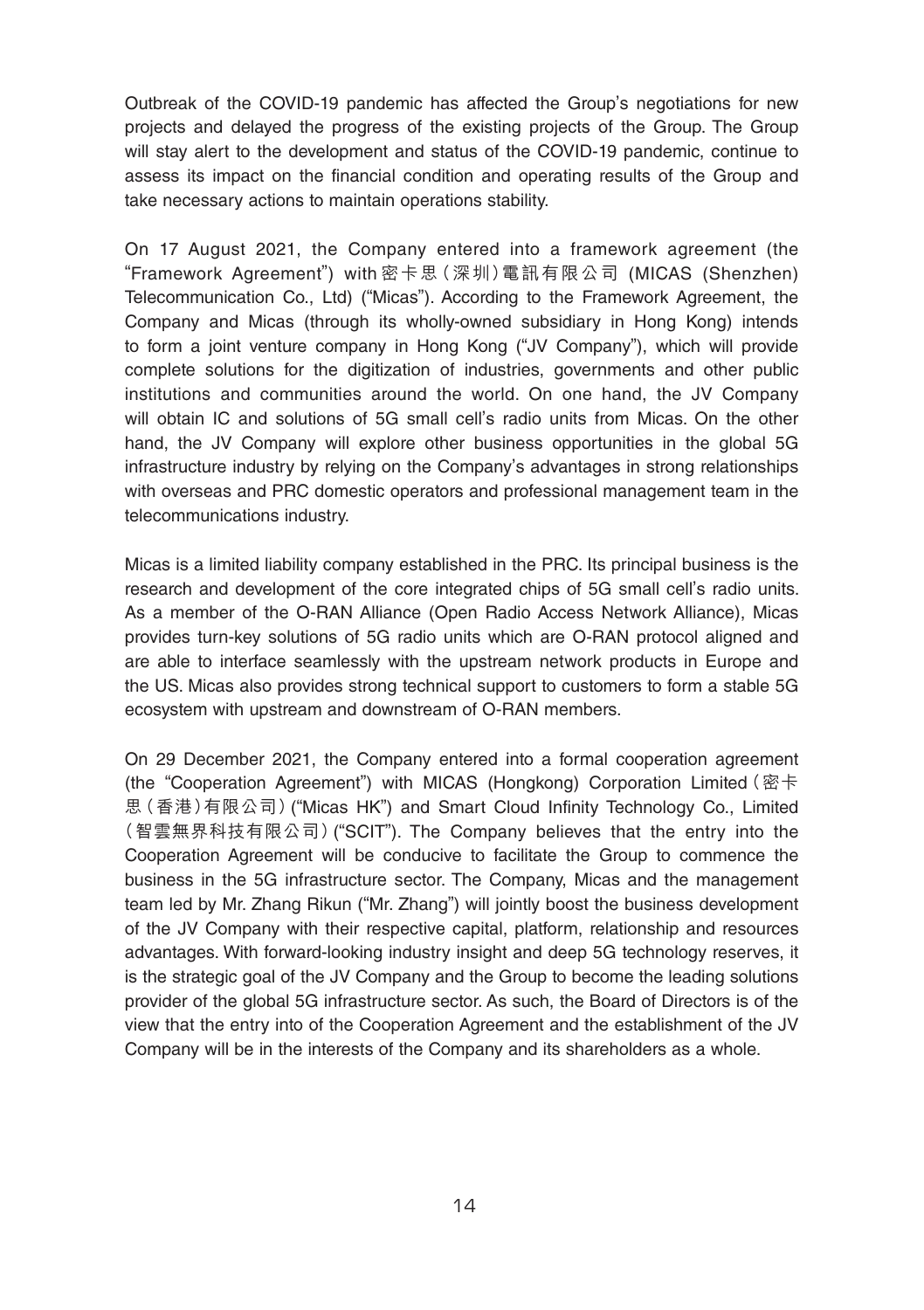The Company is continuously exploring suitable business development/investment opportunities in the relevant telecommunications business, and will issue announcement(s) in accordance with the applicable GEM Listing Rules, as and when appropriate.

Besides exploring new revenue sources, the Group will at the same time implement stringent cost control measures in order to improve its business and financial performance. The Group is continuously negotiating with the service providers to further reduce the unit cost of airtime and mobile data.

The Group will accelerate modification of the mode of business development, facilitate collaborative connection of the business segments with other business to create new synergy. With Mobility as a Service (MaaS) as the core, the Group will expand from traditional telecommunications services into the broader and higher value information services in order to widen the development capacity of information service.

### **FINANCIAL REVIEW**

For the three months ended 31 March 2022, the revenue of the Group decreased to approximately HK\$36,356,000 compared to approximately HK\$36,498,000 for the corresponding period last year, representing a decrease of approximately 0.4%. Revenue from the provision of telecommunications services and distribution business accounted for approximately HK\$487,000 and HK\$35,869,000 respectively, representing approximately 1.3% and 98.7% of the Group's revenue for the three months ended 31 March 2022, respectively. The decrease was mainly attributable to the decrease in revenue generated from the provision of telecommunications services.

The Group's cost of sales decreased by approximately 0.1% to approximately HK\$35,904,000 for the three months ended 31 March 2022 compared to approximately HK\$35,928,000 for the corresponding period last year. The decrease in cost of sales was generally in line with the respective changes regarding the revenue derived from the provision of telecommunications services, the distribution of mobile phones and electronics products business and the distribution of mobile and data top-up business.

The Group's gross profit decreased by approximately 20.7% to approximately HK\$452,000 for the three months ended 31 March 2022 when compared to approximately HK\$570,000 for the corresponding period last year. The decrease was mainly attributable to the worsened gross profit margin for the provision of telecommunications services.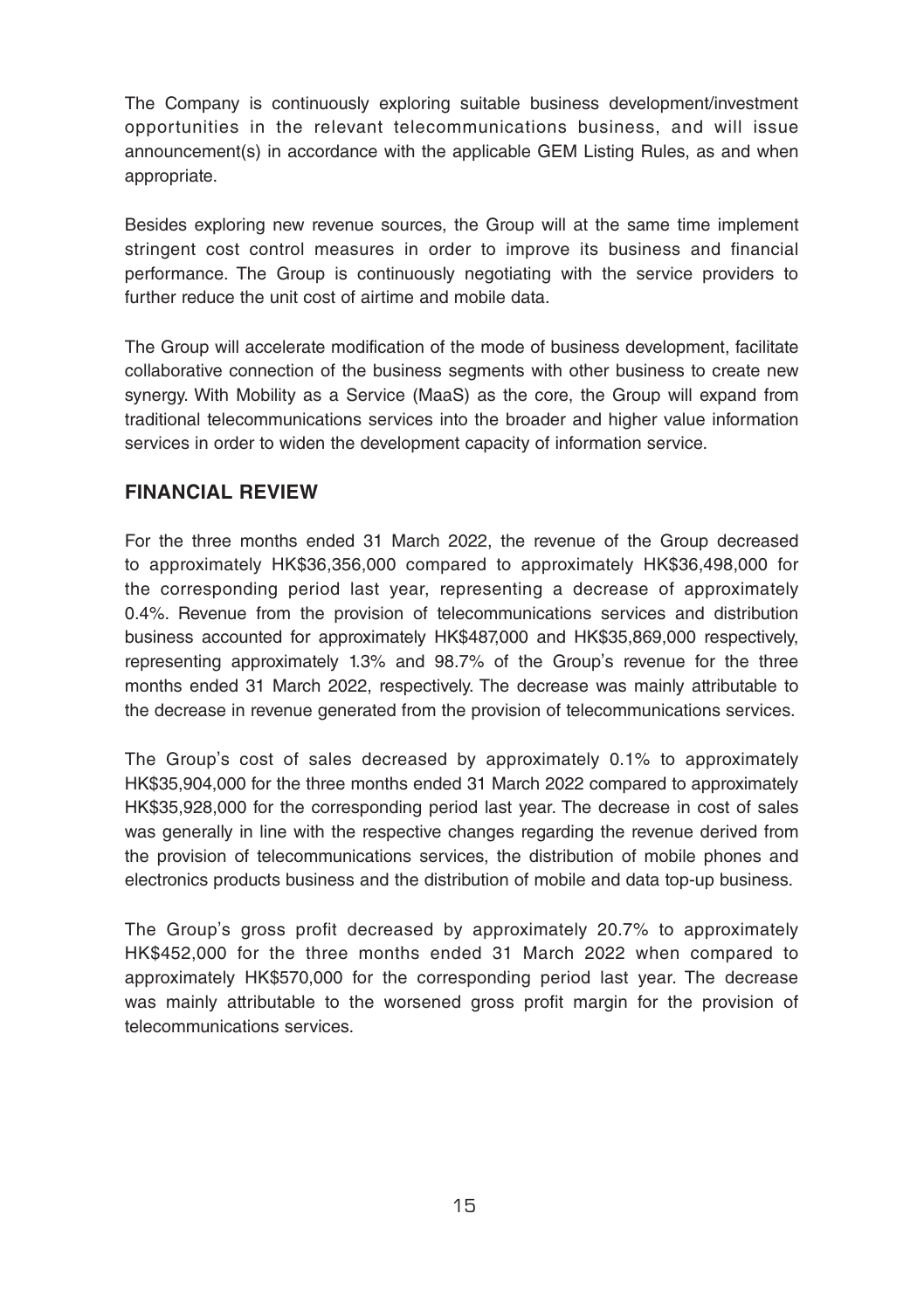The Group's other income for the three months ended 31 March 2022 increased by approximately 10.0% to approximately HK\$11,000 when compared with approximately HK\$10,000 for the corresponding period last year. The increase was mainly attributable to the increase of sundry income which was partially offset by the decrease of interest income from bank deposits.

For the three months ended 31 March 2022, the Group recorded other net income of approximately HK\$48,000 while for the three months ended 31 March 2021, the Group incurred other net loss of approximately HK\$162,000. The incurrence of other net income for the three months ended 31 March 2022 was attributable to the foreign exchange gain arising from the movements in the exchange rate between Hong Kong dollars, Renminbi and Singapore dollars.

The Group's administrative and other operating expenses for the three months ended 31 March 2022 increased by approximately 25.8% to approximately HK\$5,227,000 when compared to approximately HK\$4,155,000 for the corresponding period last year. The increase was primarily due to the significant increase of impairment losses on trade receivables to approximately HK\$1,502,000 for the three months ended 31 March 2022 when compared to HK\$Nil for the corresponding period last year.

The Group's finance cost for the three months ended 31 March 2022 decreased by approximately 11.1% to approximately HK\$16,000 when compared with approximately HK\$18,000 for the corresponding period last year. The decrease was attributable to the decrease in interest on lease liabilities.

The Group's income tax credit for the three months ended 31 March 2021 and 31 March 2022 was approximately HK\$63,000 respectively. Such income tax credit was attributable to the decrease of deferred tax liabilities provided for the property, plant and equipment of the Group.

The Group recorded a loss attributable to equity shareholders of the Company for the three months ended 31 March 2022 of approximately HK\$4,668,000, representing an increase of approximately 26.4% when compared with approximately HK\$3,692,000 for the last corresponding period. The increase was mainly attributable to the increase of impairment losses on trade receivables for the three months ended 31 March 2022.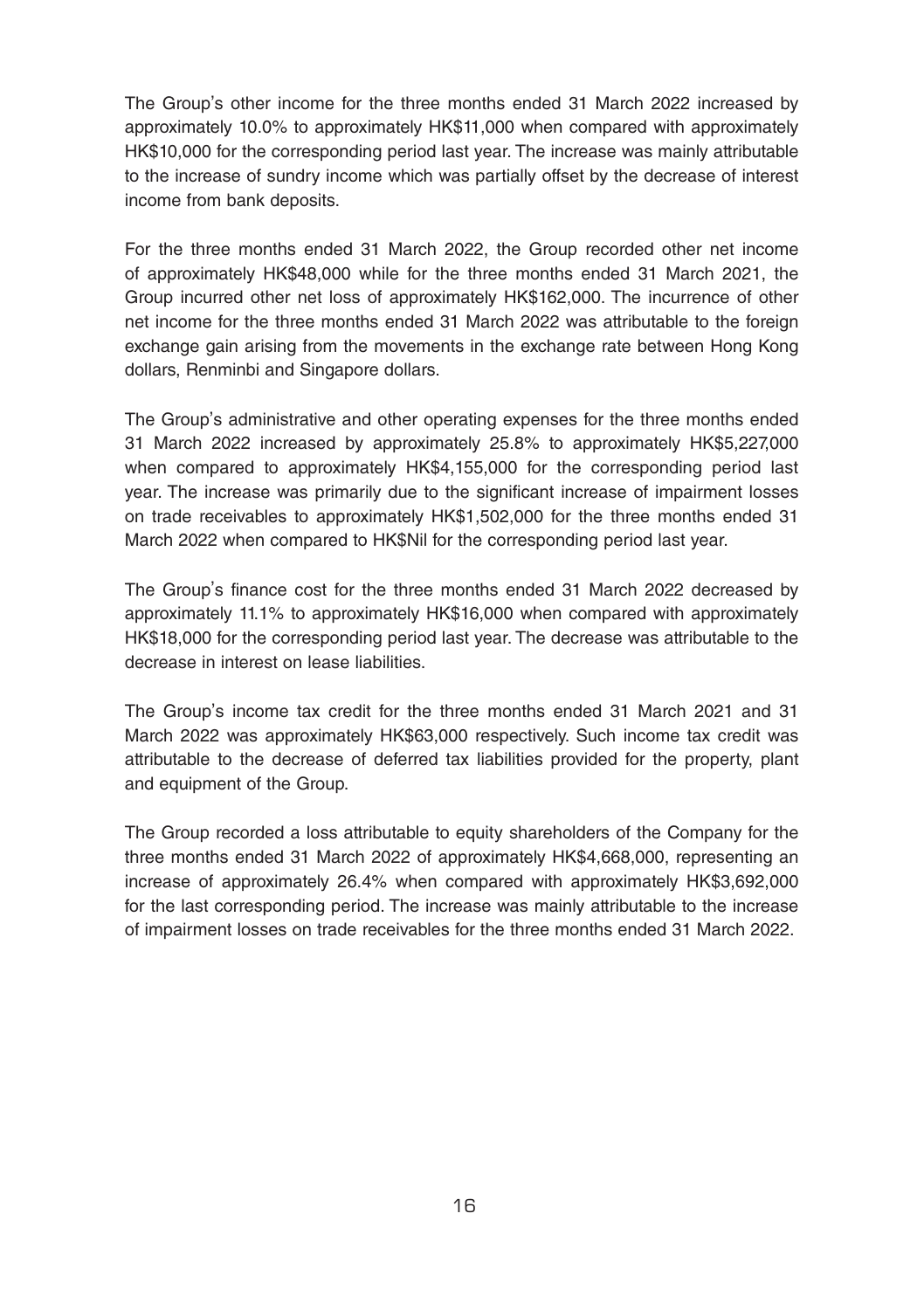### **OTHER INFORMATION**

### **Update on the use of proceeds from the placing of the shares of the Company ("Placing") completed on 2 June 2010 ("IPO Proceeds")**

This section is made by the Company to provide an update on the use of IPO Proceeds.

The IPO Proceeds were approximately HK\$69.2 million which had been fully utilised up to 31 March 2022. As disclosed in the announcements of the Company dated 12 September 2018 and 20 December 2021, the Directors had resolved to change part of the use of the unutilised net proceeds from the Placing. Therefore, the breakdown of the Company's actual use of the IPO Proceeds up to 31 March 2022 is as follows:

|                                                                                                                                                                                | Proposed use of<br>the IPO Proceeds<br>as disclosed in the<br>prospectus of the<br>Company dated<br>28 May 2010 (the<br>"Prospectus")<br><b>HK\$</b> million | Resolved change<br>of use of the<br><b>IPO Proceeds as</b><br>disclosed in the<br>announcement<br>dated 12 September<br>2018 (the<br>"Announcements")<br><b>HKS</b> million | Resolved change<br>of use of the<br><b>IPO Proceeds as</b><br>disclosed in the<br>announcement<br>dated 20 December<br>2021 (the<br>"Announcements")<br><b>HK\$</b> million | Actual use of the<br><b>IPO Proceeds from</b><br>the date of listing to<br>31 March 2022<br><b>HK\$</b> million<br>(Unaudited) |
|--------------------------------------------------------------------------------------------------------------------------------------------------------------------------------|--------------------------------------------------------------------------------------------------------------------------------------------------------------|-----------------------------------------------------------------------------------------------------------------------------------------------------------------------------|-----------------------------------------------------------------------------------------------------------------------------------------------------------------------------|--------------------------------------------------------------------------------------------------------------------------------|
| Expansion of the business of mobile<br>phone services in Macau, Taiwan<br>and other Asia Pacific territories                                                                   | 22.7                                                                                                                                                         | 22.7                                                                                                                                                                        | 22.7                                                                                                                                                                        | 22.7                                                                                                                           |
| Upgrading of the Group's<br>telecommunications equipment<br>for compatible with the mobile<br>network operated by the Group's<br>service providers in Hong Kong<br>and the PRC | 20.8                                                                                                                                                         | 12.8                                                                                                                                                                        | 12.8                                                                                                                                                                        | 12.8                                                                                                                           |
| Development and implementation of<br>RF-SIM business plans in Hong<br>Kong and Macau                                                                                           | 18.9                                                                                                                                                         | 12.3                                                                                                                                                                        | 4.3                                                                                                                                                                         | 4.3                                                                                                                            |
| Distribution of mobile phones and<br>equipment overseas(Note)                                                                                                                  |                                                                                                                                                              | 12.1                                                                                                                                                                        | 20.1                                                                                                                                                                        | 20.1                                                                                                                           |
| Working capital                                                                                                                                                                | 6.8                                                                                                                                                          | 9.3                                                                                                                                                                         | 9.3                                                                                                                                                                         | 9.3                                                                                                                            |
| Total                                                                                                                                                                          | 69.2                                                                                                                                                         | 69.2                                                                                                                                                                        | 69.2                                                                                                                                                                        | 69.2                                                                                                                           |

Note: As disclosed in the announcement of the Company dated 12 September 2018 and 20 December 2021, the Directors had resolved to allocate part of the use of the unutilised net proceeds to distribution of mobile phones and equipment overseas.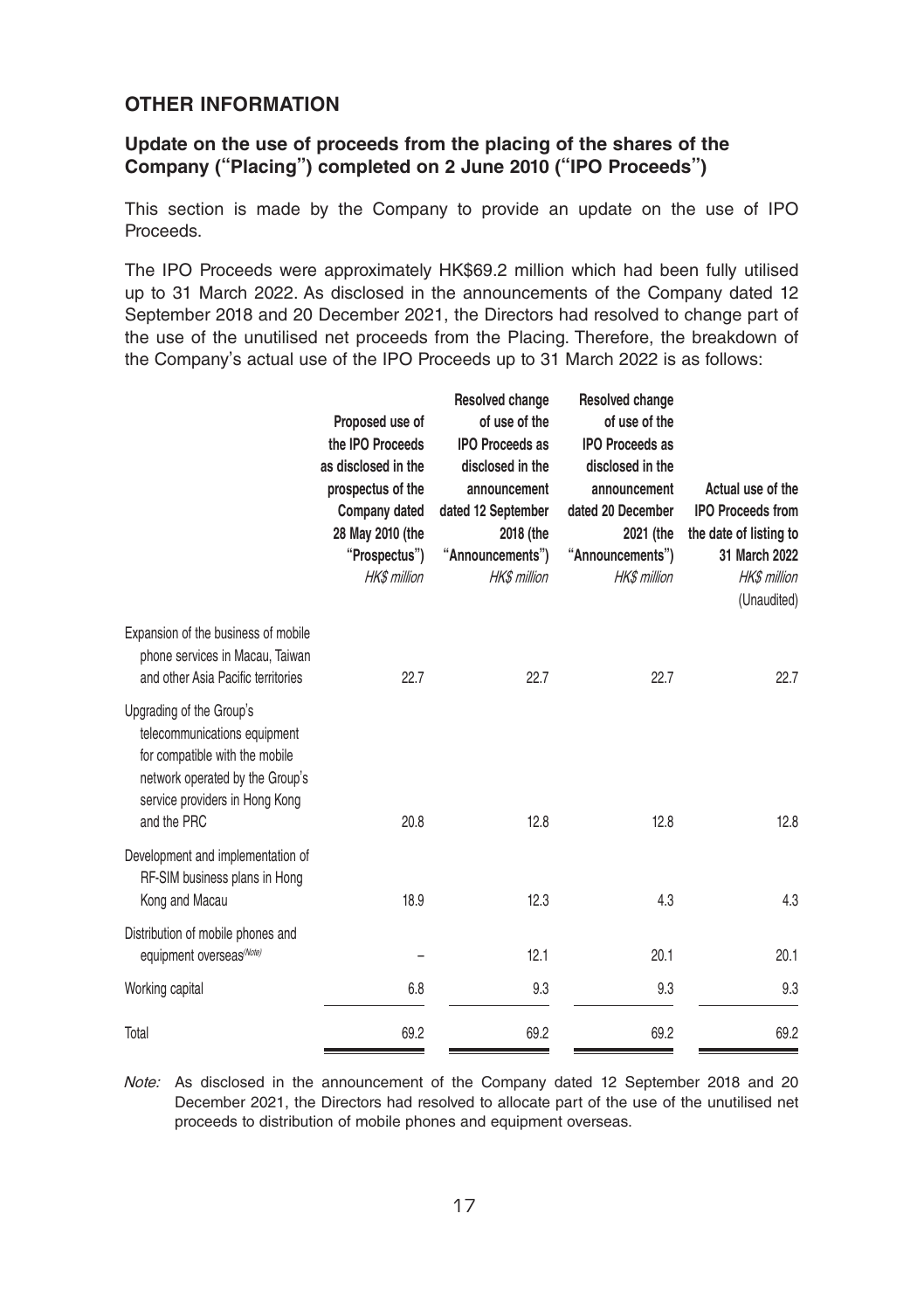As at the date of this report, the Board confirmed that the IPO Proceeds has been fully utilised in accordance with the intentions previously announced by the Company in the Prospectus and Announcements.

# **CONTINGENT LIABILITIES**

As at the date of this report, a performance bond of HK\$200,000 was given by a bank in favour of the Office of the Communications Authority ("OFCA") as security for the due performance and observance of the Group's obligation under the Services-Based Operator Licence. The Group has pledged bank deposits for the above performance bond. The Directors do not consider it probable that a claim will be made against the Group.

# **PLEDGE OF ASSETS**

As at 31 March 2022, bank deposits of HK\$200,000 (2021: HK\$200,000) were pledged for the issuance of a performance bond by a bank to a subsidiary in the Group.

# **DIVIDENDS**

The Board does not recommend the payment of any dividend for the three months ended 31 March 2022 (three months ended 31 March 2021: Nil).

# **MATERIAL ACQUISITION, DISPOSAL OR SIGNIFICANT INVESTMENT**

The Group did not have any material acquisition, disposals of subsidiaries or affiliated companies or significant investment during the period under review.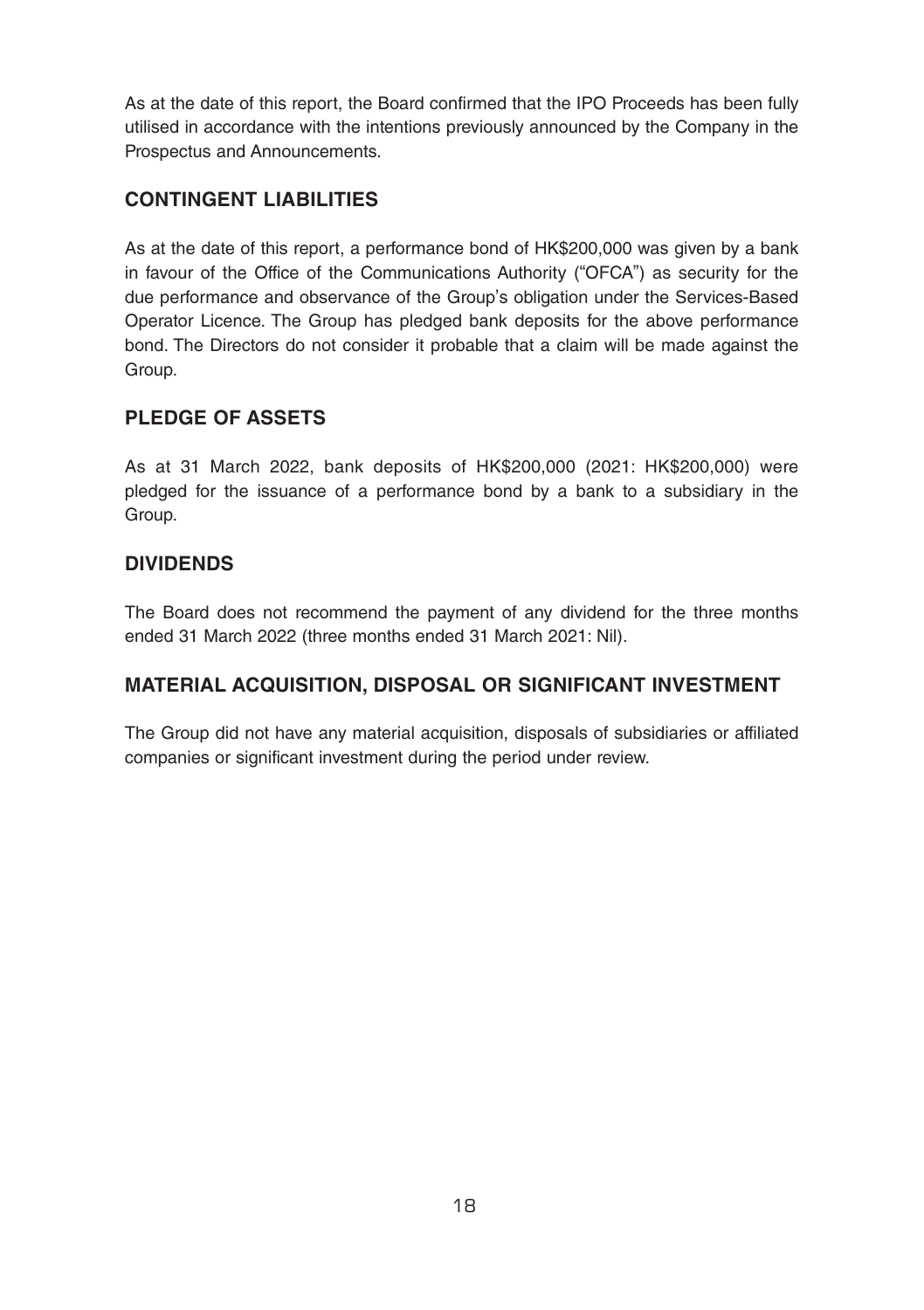# **DIRECTORS' AND CHIEF EXECUTIVES' INTERESTS AND SHORT POSITIONS IN THE SHARES, UNDERLYING SHARES AND DEBENTURES**

As at 31 March 2022, so far as it is known to the Directors, the Directors and the chief executive of the Company had the following interests and short positions in the shares, underlying shares or the debentures of the Company or any of its associated corporations within the meaning of part XV of the Securities and Futures Ordinance (the "SFO"), which would have to be notified to the Company and the Stock Exchange pursuant to the provisions of Divisions 7 and 8 of Part XV of the SFO (including interests and/or short positions of which they were taken or deemed to have under such provisions of the SFO) and/or required to be entered in the register required to be kept under Section 352 of the SFO or as otherwise notified to the Company and the Stock Exchange pursuant to Rule 5.46 of the GEM Listing Rules:

| Name of Director   | Nature of Interest/<br>Capacity       | Number of<br>Ordinary<br><b>Shares</b> | Approximate<br>Percentage of<br>Shareholding |
|--------------------|---------------------------------------|----------------------------------------|----------------------------------------------|
| Mr. Li Kin Shing   | Interest of controlled<br>corporation | 104,437,500<br>(Note)                  | 56.49%                                       |
|                    | Beneficial owner                      | 5,062,500                              | 2.74%                                        |
| Mr. Pang Kwok Chau | Beneficial owner                      | 1.500.000                              | 0.81%                                        |
| Mr. Wong Kin Wa    | Beneficial owner                      | 1,500,000                              | 0.81%                                        |

### **(i) Long position in shares of the Company:**

Note: The 104,437,500 shares are owned by New Everich Holdings Limited ("New Everich") which is owned by Mr. Li Kin Shing and Ms. Kwok King Wa as to 54% and 46% respectively. Mr. Li Kin Shing is the spouse of Ms. Kwok King Wa. Accordingly, Mr. Li Kin Shing is deemed to be interested in the 104,437,500 shares under the SFO.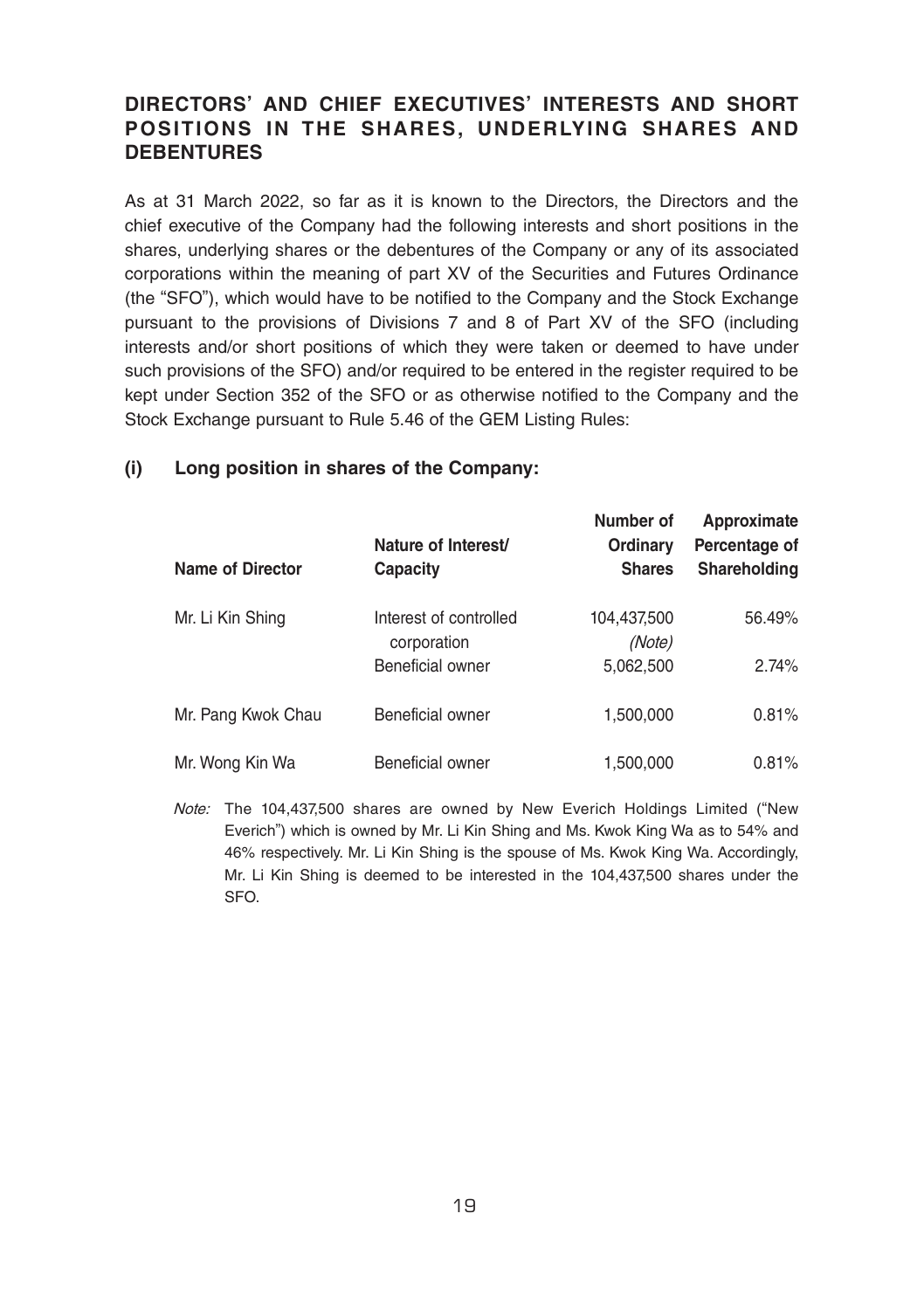### **(ii) Long position in New Everich, an associated corporation of the Company:**

| <b>Name of Director</b> | Nature of Interest/Capacity | Approximate<br>Percentage of<br>Shareholding |
|-------------------------|-----------------------------|----------------------------------------------|
| Mr. Li Kin Shing        | Beneficial owner            | 100.00%<br>(Note)                            |

Note: New Everich is owned as to 54% and 46% by Mr. Li Kin Shing and Ms. Kwok King Wa respectively. Mr. Li Kin Shing is the spouse of Ms. Kwok King Wa. Accordingly, Mr. Li Kin Shing is deemed to be interested in the 100% interests in New Everich under the SFO.

Save as disclosed above, as at 31 March 2022, none of the Directors nor the chief executives of the Company had any interests or short positions in any shares, underlying shares and/or debentures of the Company or any of its associated corporations (within the meaning of Part XV of the SFO) which were notified to the Company and the Stock Exchange pursuant to Divisions 7 and 8 of Part XV of the SFO (including interest and/or short positions which were taken or deemed to have under such provisions of the SFO), or which were recorded in the register maintained by the Company pursuant to Section 352 of the SFO, or which would have to be notified to the Company and the Stock Exchange pursuant to Rule 5.46 of the GEM Listing Rules.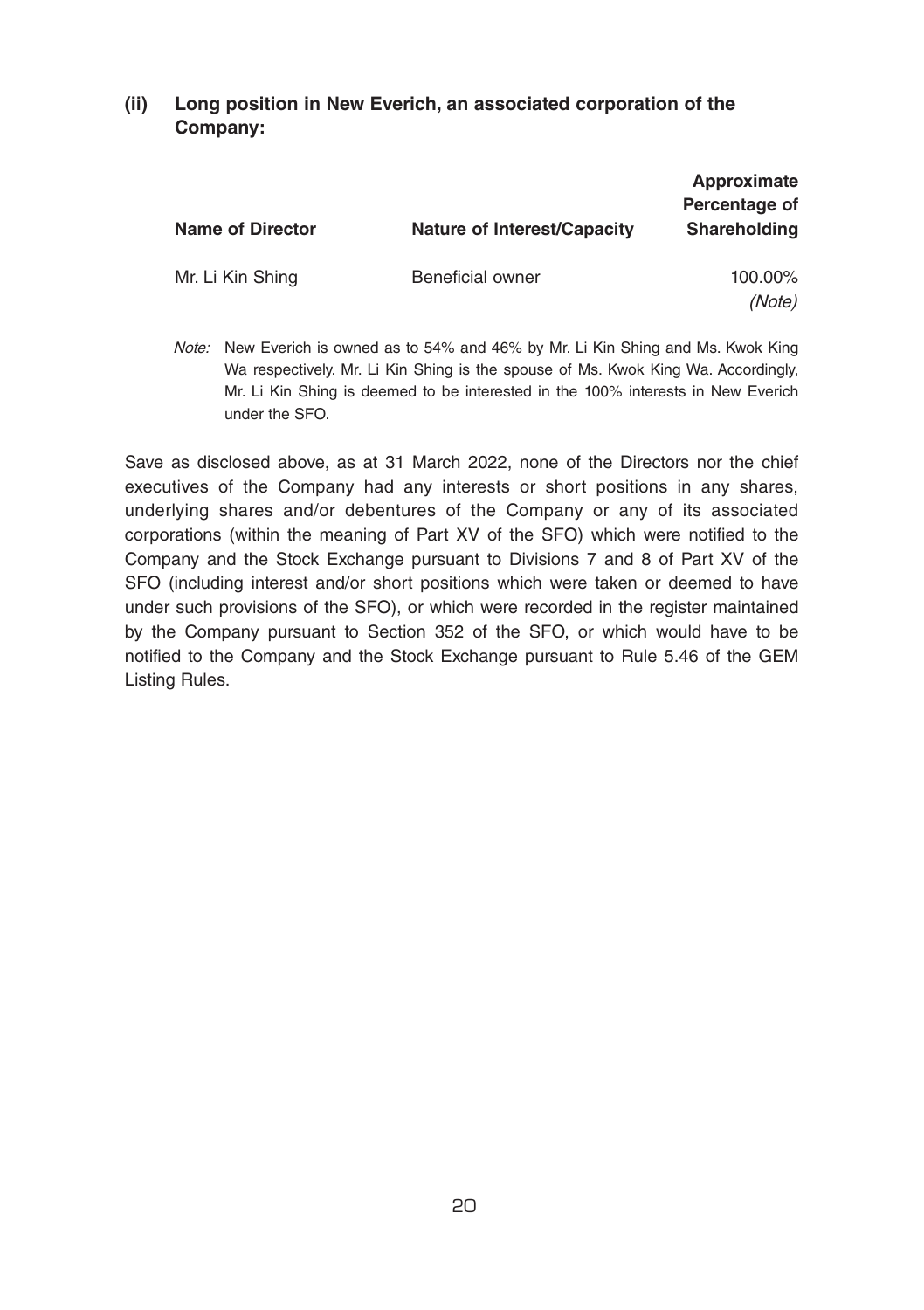# **SUBSTANTIAL SHAREHOLDERS' AND OTHER PERSONS' INTERESTS AND SHORT POSITIONS IN SHARES AND UNDERLYING SHARES OF THE COMPANY**

As at 31 March 2022, so far as it is known to the Directors, the persons (other than the Directors or chief executive of the Company) with interests or short positions in the shares or underlying shares of the Company which would fall to be disclosed to the Company under the provisions of Divisions 2 and 3 of Part XV of the SFO or which would be recorded in the register of the Company required to be kept under section 336 of the SFO or who are directly or indirectly interested in 10% or more of the nominal value of any class of share capital carrying rights to vote in all circumstances at general meetings of any member of the Group were as follows:

**Approximate**

| Name                          | Nature of Interest/<br>Capacity                             | Number of<br><b>Ordinary Shares</b>              | Approximate<br>Percentage of<br>Shareholding |
|-------------------------------|-------------------------------------------------------------|--------------------------------------------------|----------------------------------------------|
| New Everich                   | Beneficial owner                                            | 104.437.500                                      | 56.49%                                       |
| Ms. Kwok King Wa              | Interest of controlled<br>corporation<br>Interest of spouse | 104,437,500<br>(Note 1)<br>5,062,500<br>(Note 2) | 56.49%<br>2.74%                              |
| Golden Brand Holdings Limited | Beneficial owner                                            | 16,500,000                                       | 8.92%                                        |
| Mr. Bai Zhifeng               | Interest of controlled<br>corporation                       | 16,500,000<br>(Note 3)                           | 8.92%                                        |

#### **Long position in shares of the Company:**

#### Notes:

- (1) The 104,437,500 shares are owned by New Everich which is owned by Mr. Li Kin Shing and Ms. Kwok King Wa as to 54% and 46% respectively. Mr. Li Kin Shing is the spouse of Ms. Kwok King Wa. Accordingly, Ms. Kwok King Wa is deemed to be interested in the 104,437,500 shares under the SFO.
- (2) Mr. Li Kin Shing is the spouse of Ms. Kwok King Wa. Accordingly, Ms. Kwok King Wa is deemed to be interested in the 5,062,500 shares under the SFO.
- (3) The 16,500,000 shares are owned by Golden Brand Holdings Limited which is wholly owned by Mr. Bai Zhifeng.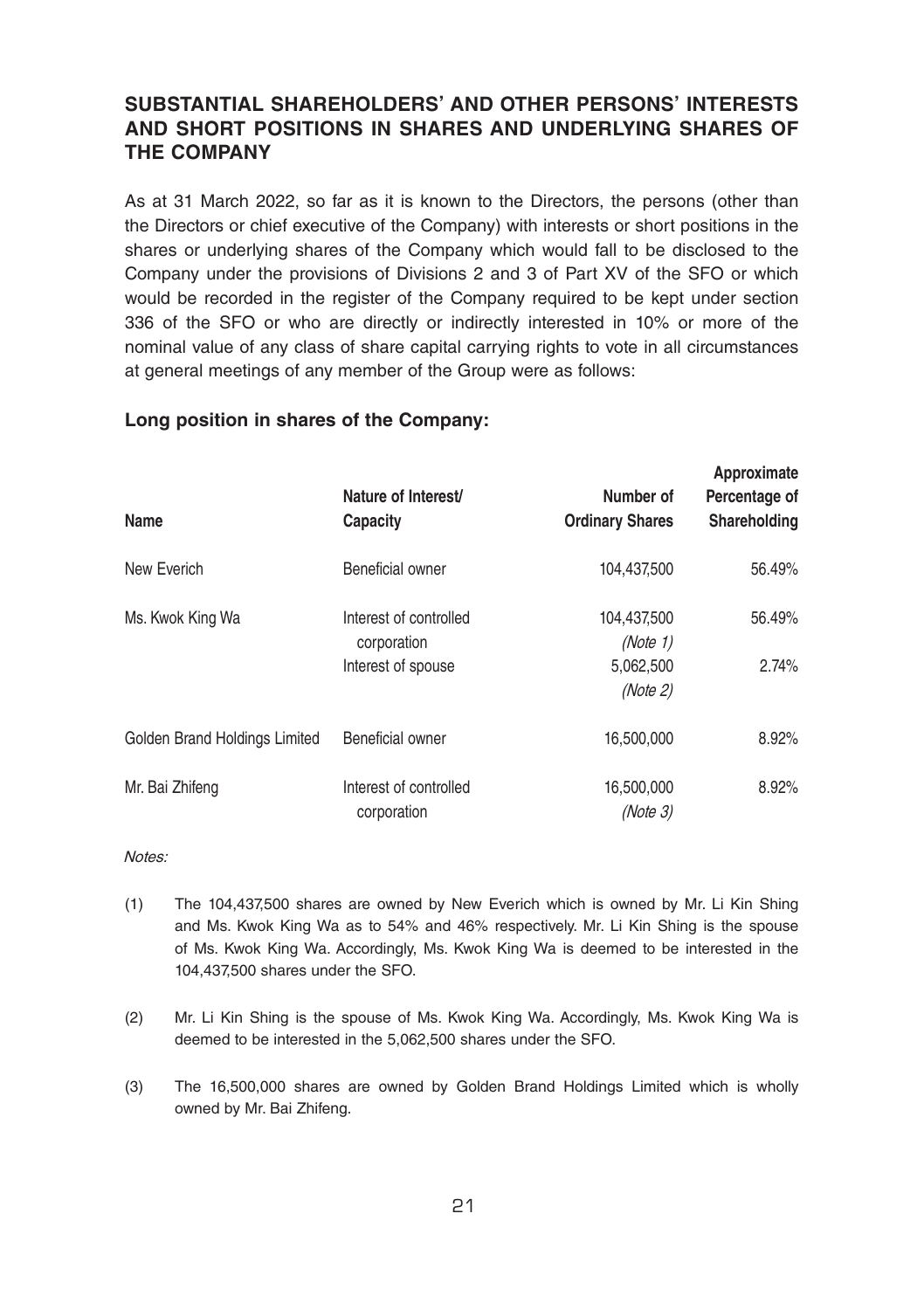Save as disclosed above, as at 31 March 2022 so far as it is known to the Directors, there was no other person (other than the Directors or chief executive of the Company) with interests or short positions in the shares or underlying shares of the Company which would fall to be disclosed to the Company under the provisions of Divisions 2 and 3 of Part XV of the SFO or which would be recorded in the register of the Company required to be kept under section 336 of the SFO or who are directly or indirectly interested in 10% or more of the nominal value of any class of share capital carrying rights to vote in all circumstances at general meetings of any member of the Group.

### **DIRECTORS' RIGHT TO ACQUIRE SHARES OR DEBENTURES**

Save as disclosed in this report, during the period under review, there was no rights to acquire benefits by means of the acquisition of shares in or debentures of the Company or of any other body corporate granted to any Directors or their respective spouse or children under 18 years of age, or were any such rights exercised by them; or was the Company, its holding company or any of its subsidiaries a party to any arrangements to enable the Directors, their respective spouse or children under 18 years of age to acquire such rights in the Company or any other body corporate.

### **SHARE OPTION SCHEME**

The Company has conditionally adopted a new share option scheme (the "Share Option Scheme") in the annual general meeting held on 11 May 2016, for the purpose of providing incentives or rewards to eligible participants (including employees, executives or officers, directors including executive directors, non-executive directors and independent non-executive directors, advisers, consultants, suppliers, customers and agents of the Company or any of its subsidiaries) for their contribution to the long term growth of the Group and to enable the Company to attract and retain high caliber employees. Unless otherwise cancelled or amended, the Share Option Scheme will remain in force for 10 years from 11 May 2016.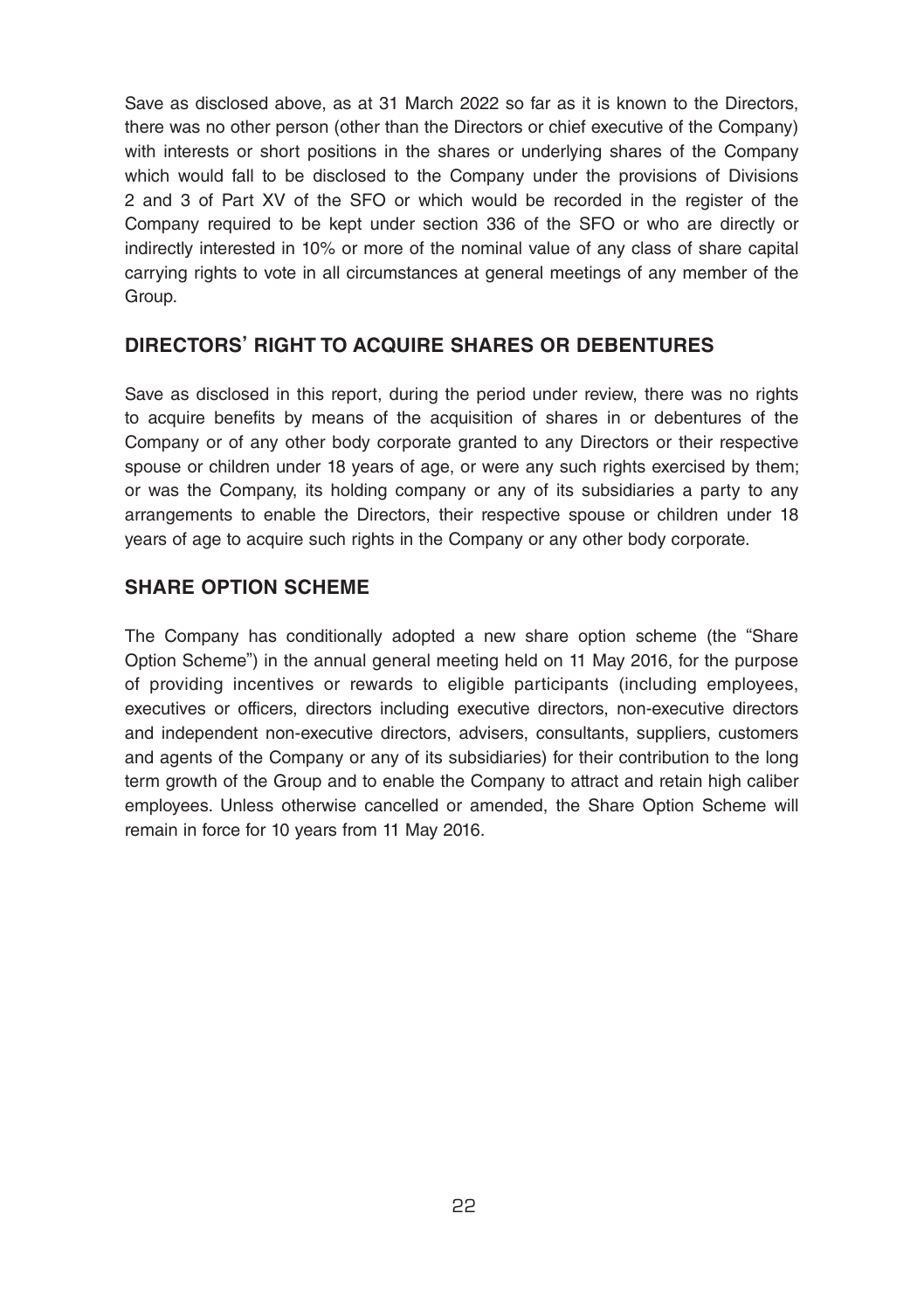The maximum number of shares which may be issued upon exercise of all options granted and to be granted under the Share Option Scheme is 18,487,500 shares, representing 10% of the shares of the Company in issue as at 31 March 2022. The maximum number of shares issuable under share options granted to each eligible participant in the Share Option Scheme (including both exercised and outstanding options) within any 12-month period is limited to 1% of the shares of the Company in issue. Any grant or further grant of share options in excess of this limit is subject to shareholders' approval in a general meeting. A grant of share options under the Share Option Scheme to a director, chief executive or substantial shareholder of the Company, or to any of their associates, is subject to approval in advance by the independent non-executive directors (excluding any independent non-executive director who is the grantee of the Option). In addition, any share options granted to a substantial shareholder or an independent non-executive director of the Company, or to any of their associates, which would result in the shares issued and to be issued, upon exercise of all options already granted and to be granted (including options exercised, cancelled and outstanding), to such person in the 12-month period up to and including the date of the grant in excess of 0.1% of the shares of the Company in issue and with an aggregate value (based on the closing price of the Company's shares at the date of grant) in excess of HK\$5 million, are subject to shareholders' approval in advance in a general meeting.

The offer of a grant of share options may be accepted within 21 days from the date of offer upon payment of a nominal consideration of HK\$1 in total by the grantee. The exercise period of the share options granted is determined by the directors, save that such a period shall not be more than 10 years from the date of offer of the share options and subject to the provisions for early termination as set out in the Share Option Scheme. There is no requirement of a minimum period for which an option must be held before it can be exercised.

The exercise price of the share options shall be not less than the highest of (i) the Stock Exchange closing price of the Company's shares on the date of offer of the share options; (ii) the average Stock Exchange closing price of the Company's shares for the five trading days immediately preceding the date of offer; and (iii) the nominal value of a share of the Company on the date of offer.

The Company did not grant or cancel any options under the Share Option Scheme any time during the three months ended 31 March 2022, and as at 31 March 2022, there was no outstanding share option under the Share Option Scheme.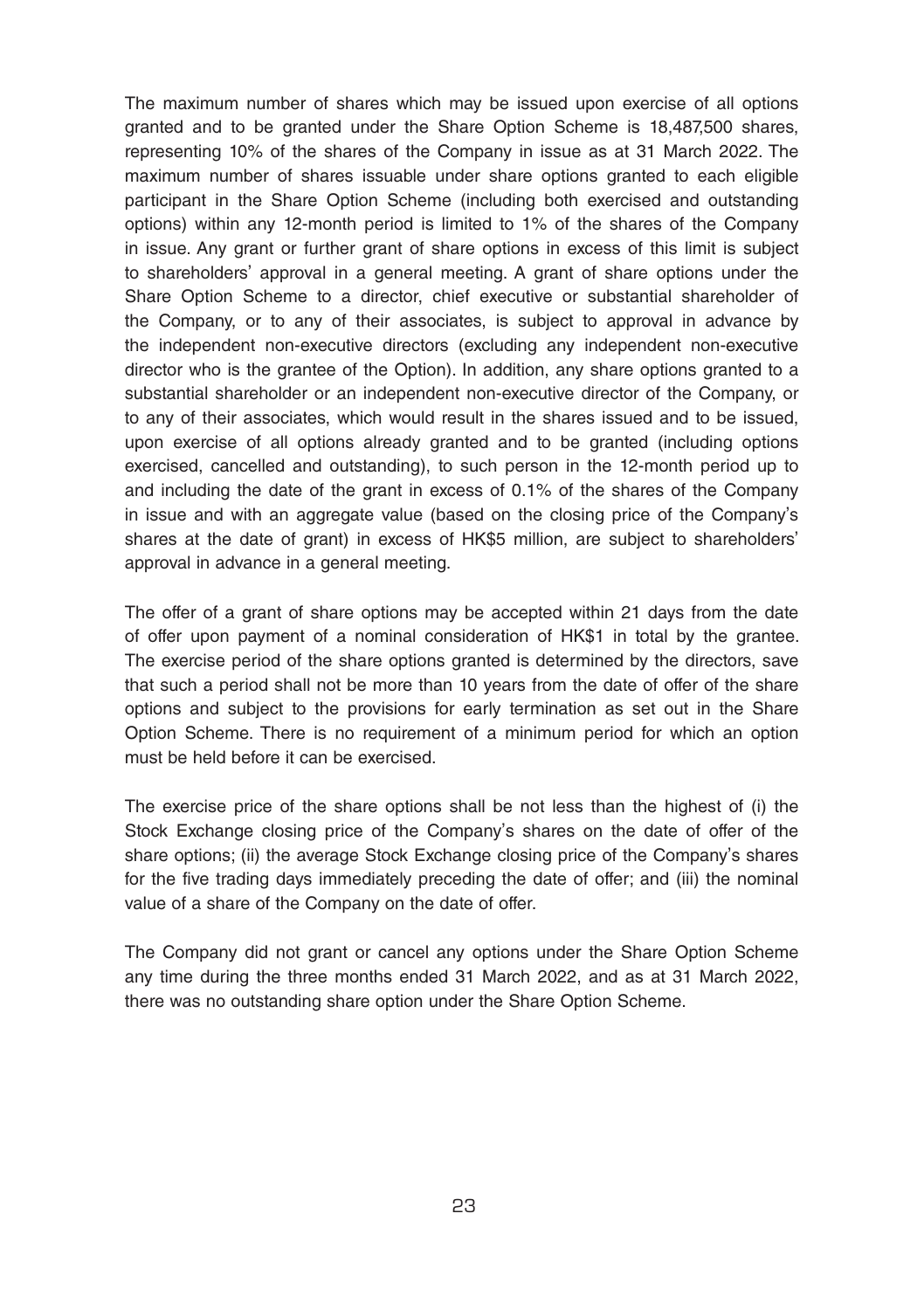# **CODE ON CORPORATE GOVERNANCE PRACTICES**

The Company has committed to maintaining high standards of corporate governance to protect the interests of the shareholders of the Company. In the opinion of the Directors, the Company has complied with all the code provisions as set out in the Corporate Governance Code contained in Appendix 15 to the GEM Listing Rules during the three months ended 31 March 2022.

# **CODE OF CONDUCT REGARDING SECURITIES TRANSACTIONS BY DIRECTORS**

The Company has adopted the required standard of dealings as set out in Rules 5.48 to 5.67 of the GEM Listing Rules as the code of conduct regarding securities transactions by directors in securities of the Company. Having made specific enquiry of all Directors, the Directors have confirmed that they have complied with the required standard of dealings as set out in the adopted code of conduct regarding securities transactions by directors.

### **PURCHASE, SALE OR REDEMPTION OF THE COMPANY'S SHARES**

During the three months ended 31 March 2022, neither the Company nor any of its subsidiaries has purchased, sold or redeemed any share of the Company.

### **COMPETING INTERESTS**

During the three months ended 31 March 2022, save as disclosed below, none of the Directors or controlling shareholders of the Company nor their respective associates is considered to have interests in a business that competes or is likely to compete, either directly or indirectly, with the businesses of the Group other than those businesses where the Directors have been appointed or were appointed as directors to represent the interests of the Company and/or the Group.

Directel Limited, a company incorporated in the Cayman Islands, is held as to 50% and 50% by Mr. Li Kin Shing, a non-executive Director, the chairman of the Company, a controlling shareholder and a substantial shareholder of the Company, and Ms. Kwok King Wa, a controlling shareholder and a substantial shareholder of the Company and the spouse of Mr. Li Kin Shing, respectively. According to the GEM Listing Rules, Directel Limited is an associate of Mr. Li Kin Shing and Ms. Kwok King Wa.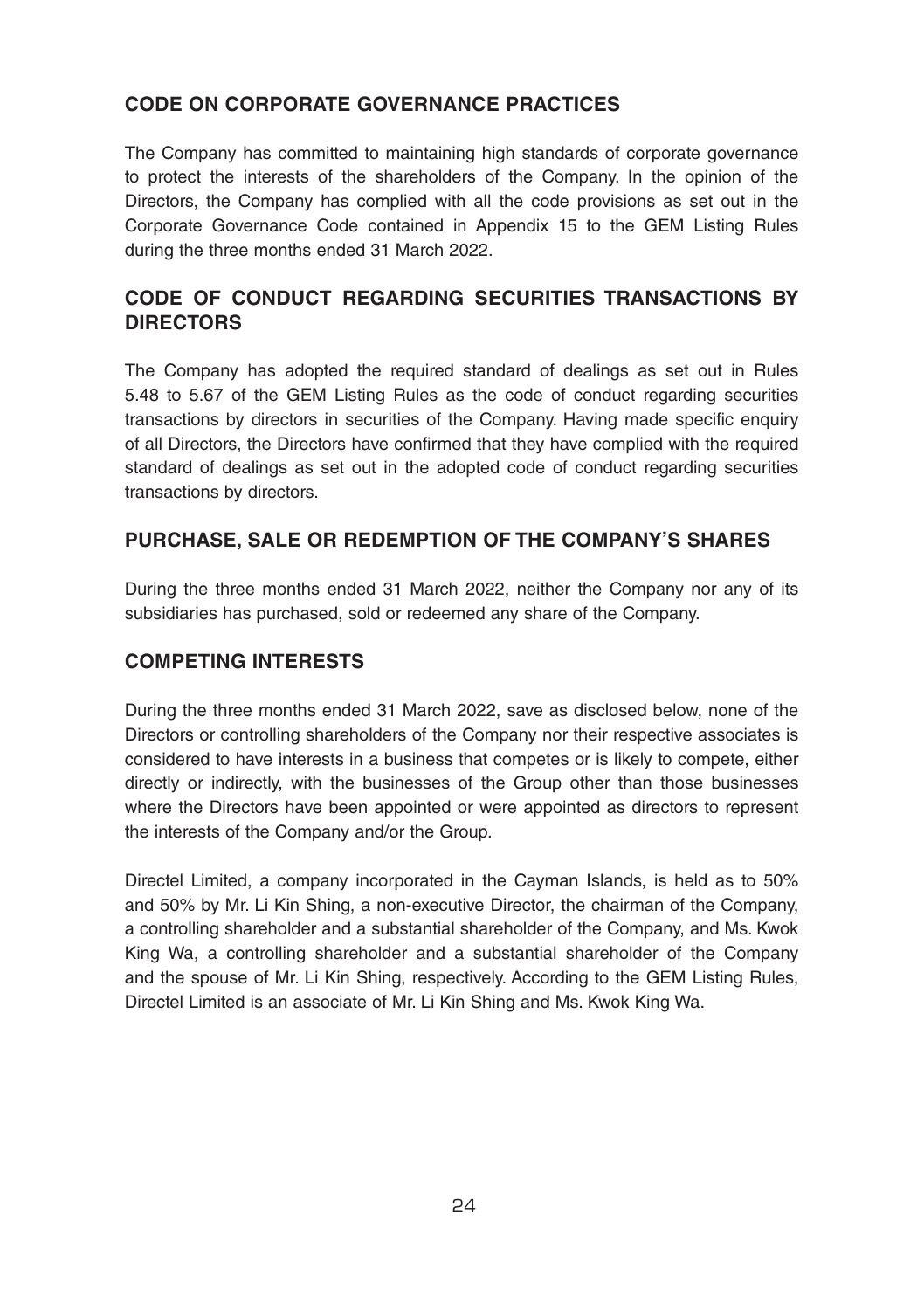Directel Limited is the licensee of the operation rights of RF-SIM in markets other than the PRC (including Hong Kong and Macau) and it has the right to grant licences of the operation rights of RF-SIM intellectual property rights to others in markets other than the PRC. There is a risk that such services provided by Directel Limited may compete with the services provided by the Group as Directel Limited is expected to grant licences of the operation rights of RF-SIM intellectual property rights in other regions in the future.

Sunward Telecom Limited ("Sunward Telecom") and its wholly-owned subsidiaries (collectively, the "Sunward Group") are directly wholly-owned by Mr. Li Kin Shing. Therefore, the Sunward Group are the associates of Mr. Li Kin Shing under the GEM Listing Rules. The Sunward Group, as a whole, is principally engaged in (i) the research and development, production and sales of RF-SIM products; (ii) licensing of the RF-SIM operations rights in markets other than Hong Kong and Macau, and (iii) research and development and technology transfer of CA-SIM application rights to customers.

The Directors confirm that as China-Hongkong Telecom Limited, a wholly-owned subsidiary of the Company, has obtained the exclusive licence of the operation rights of RF-SIM intellectual property rights in Hong Kong and Macau. The Directors further confirm that the services provided by Directel Limited are in territories other than the PRC, Hong Kong and Macau, the services provided by the Sunward Group concentrate on the application of the RF-SIM intellectual property rights in the PRC, and the services provided by the Group regarding the operation rights of RF-SIM intellectual property rights are solely in Hong Kong and Macau. Nevertheless, Mr. Li Kin Shing, Ms. Kwok King Wa and Directel Limited (as Covenantors) executed a deed of non-competition undertaking in favour of the Company on 24 May 2010 pursuant to which the Covenantors have undertaken to the Company inter alia, that (i) the Covenantors shall not, directly or indirectly, engage in, invest in, participate in, or attempt to participate in, whether on his/her/its own account or with each other or in conjunction with or on behalf of any person or company, any business which will or may compete with the RF-SIM business of the Group in Hong Kong and Macau; and (ii) in the event the Covenantors or their associates were given any business opportunities that is or may involve in direct or indirect competition with the business of the Group, the Covenantors shall assist the Company in obtaining such business opportunities in the terms being offered to the Covenantors, or more favourable terms being acceptable to the Company.